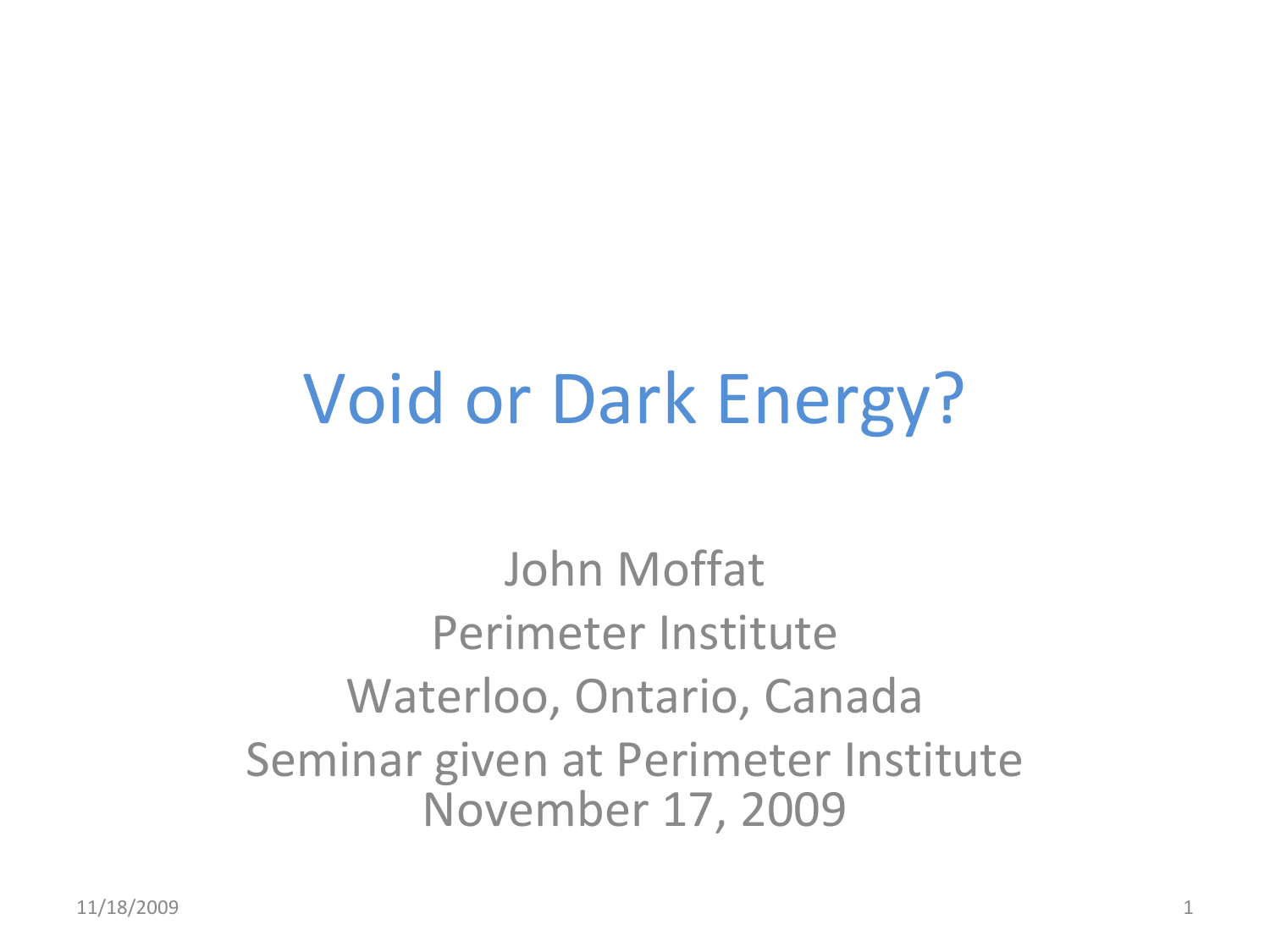# **Contents**

- 1. Introduction
- 2. Inhomogeneous field equations
- 3. Local void
- 4. The age problem and structure formation
- 5. Can the void model agree with cosmological data?
- 6. Alternative exact inhomogeneous solutions
- 7. Conclusions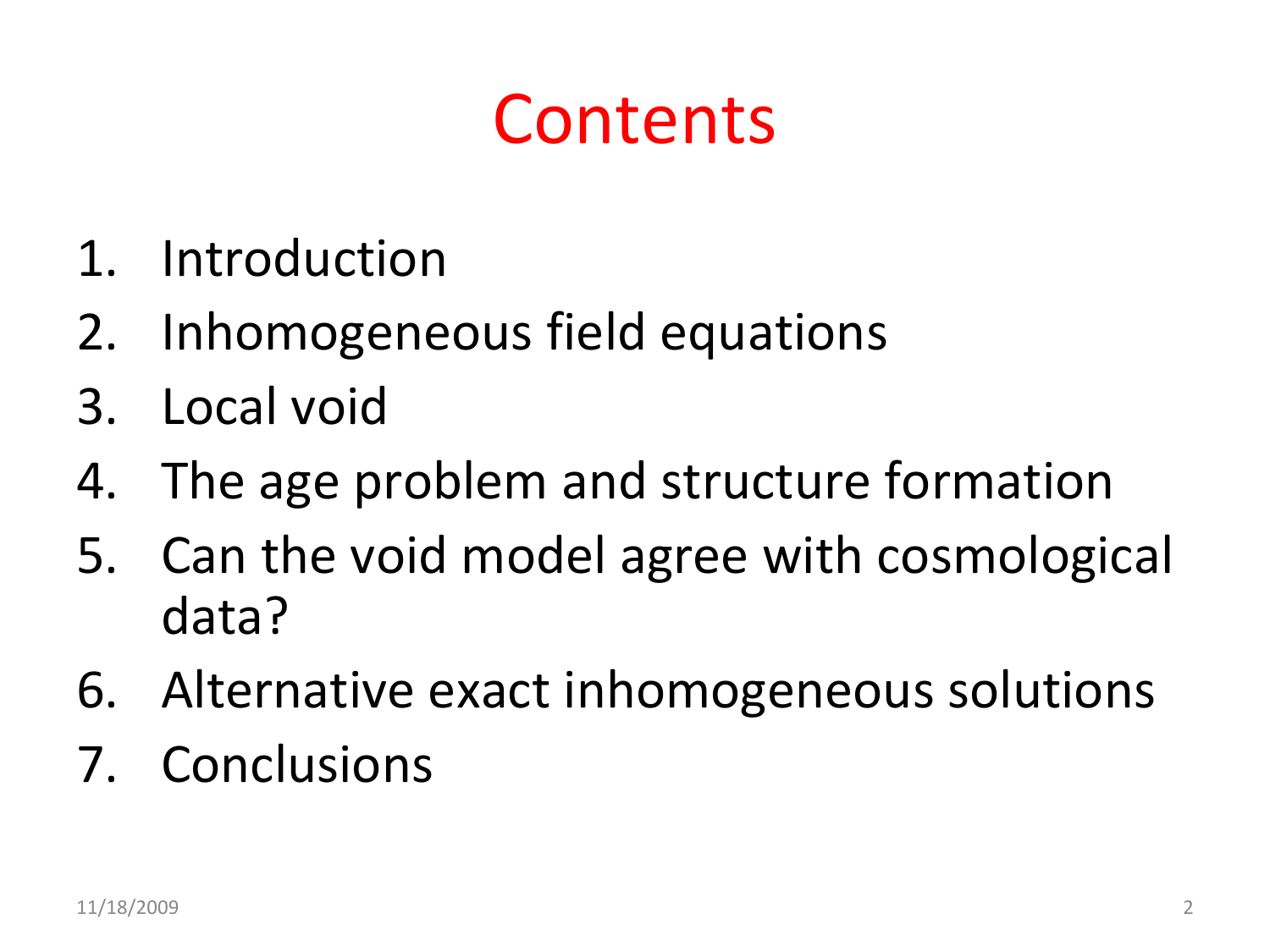## 1. Introduction

- The standard CDM model is based on Einstein's gravitational theory (GR) and the cosmological principle: there is no special place in the universe the universe is isotropic and homogeneous.
- The assumptions of an isotropic and homogeneous universe were used to develop the Lemaître‐Friedmann‐Robertson‐Walker (LFRW) expanding universe model, which forms the basis of the standard modern ΛCDM cosmology.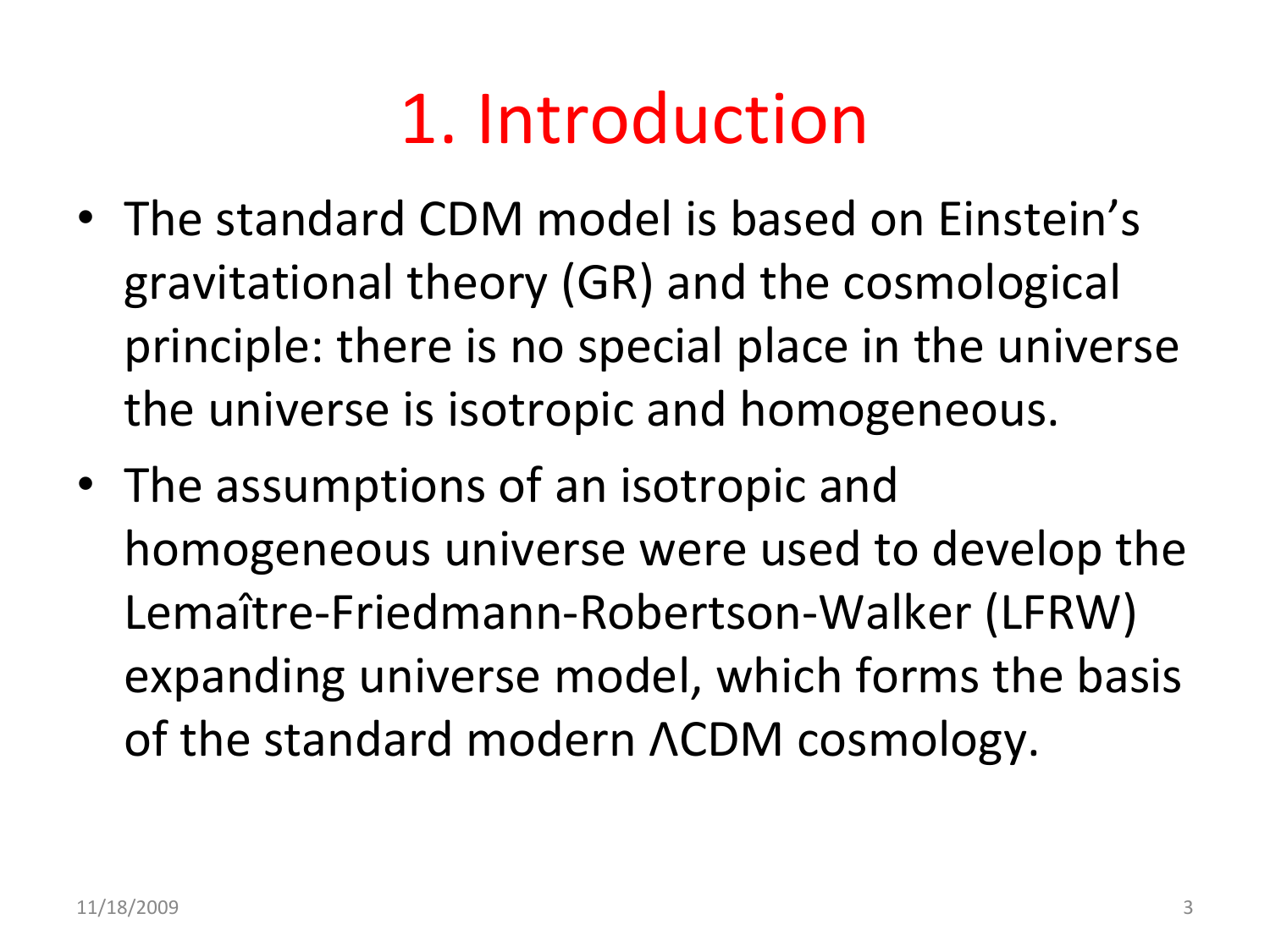### Standard ΛCDM Cosmology

Ingredients of the standard cosmology:

- General Relativity
- Large‐scale homogeneity and isotropy
- 5% ordinary matter (baryons and electrons)
- 25% dark matter
- 70% dark energy
- Uniform CMB radiation, T <sup>~</sup> 2.73 degrees
- Scale-free adiabatic fluctuations  $\Delta T/T \simeq 10^{-5}$



#### **Matter and Energy in the Universe: A Strange Recipe**

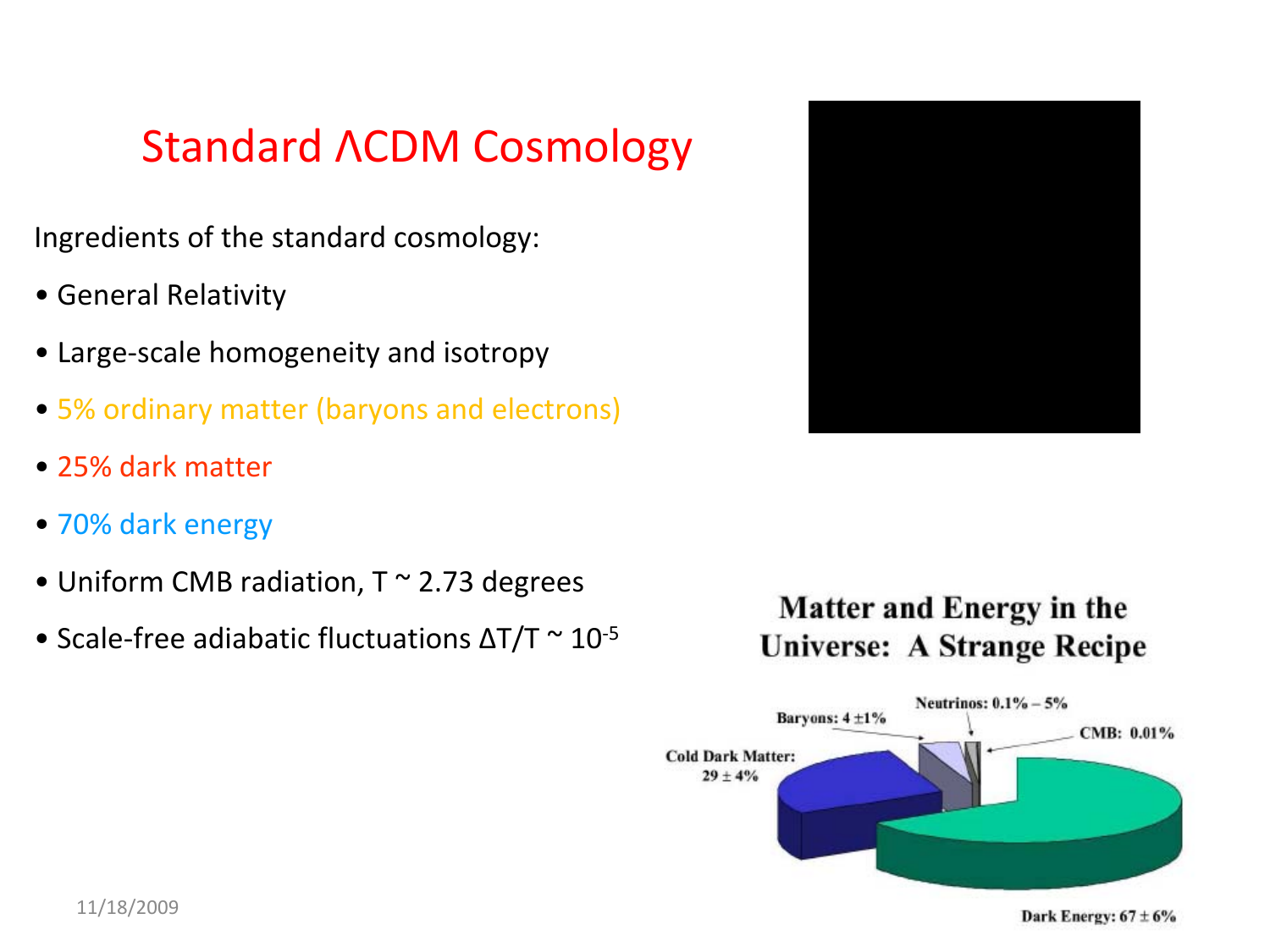

 $\Omega_{\Lambda}$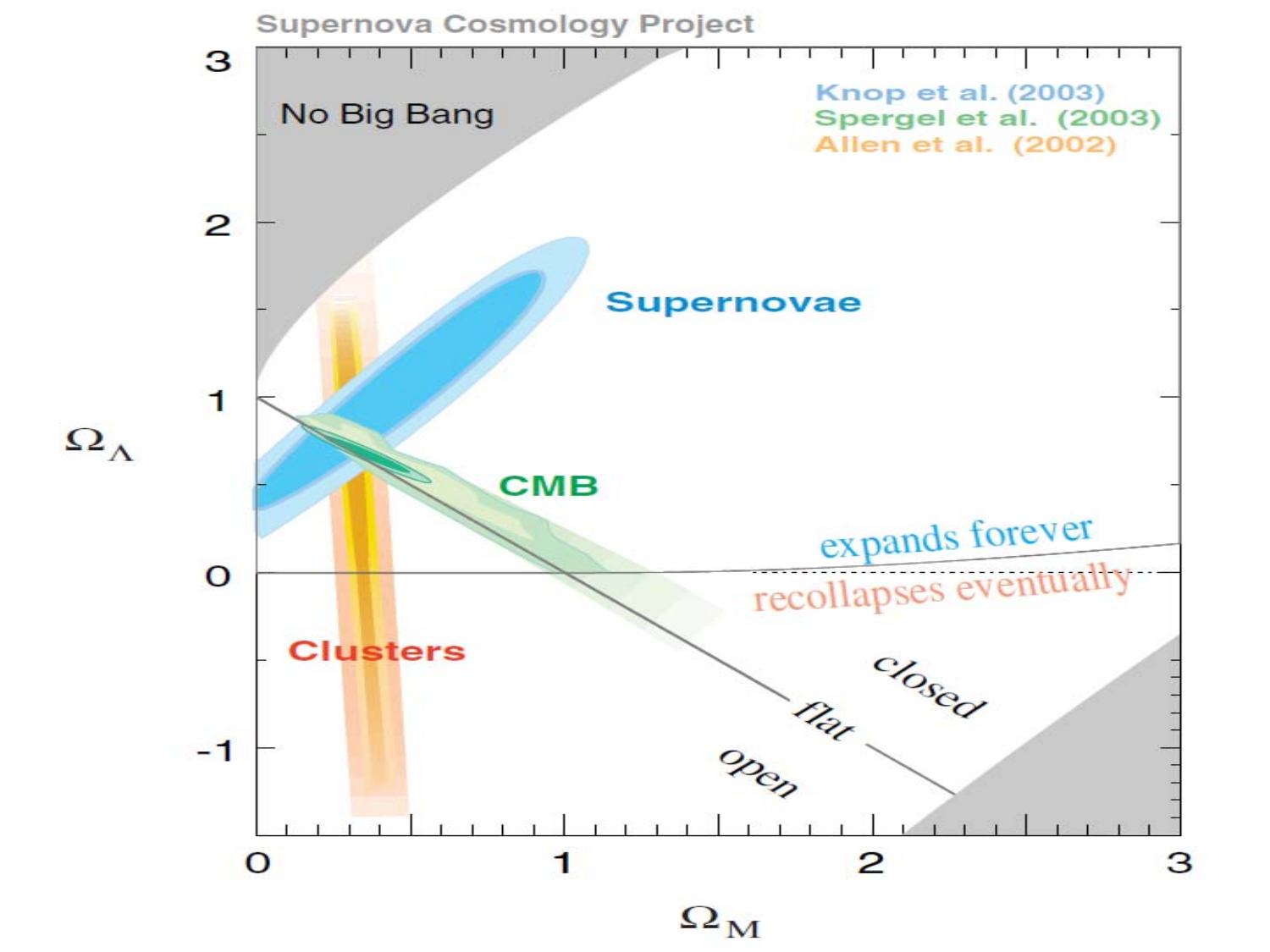• The standard modern CDM cosmology. Although this model has successfully described the available cosmological observations (in particular, the WMAP CMB data of maximal symmetry, the LFRW geometry of spacetime and that GR is the correct theory of gravity to describe the large scale structure of the universe), the following points apply:

• A disturbing feature of the standard CDM model is that roughly 96 percent of the universe is invisible. Approximately 30 percent is composed of "dark matter", while 70 percent is the dark energy that pervades the universe like <sup>a</sup> modern‐day ether, and is responsible for the asserted acceleration of the expansion of the universe invoked to explain the supernovae observations.

• After several years of searching for the ubiquitous dark matter, no successful detection of dark matter particles has been achieved. By its nature the dark matter particles interact only with gravity, so the existence of dark matter is inferred through gravitational observations such as galaxy rotation curves.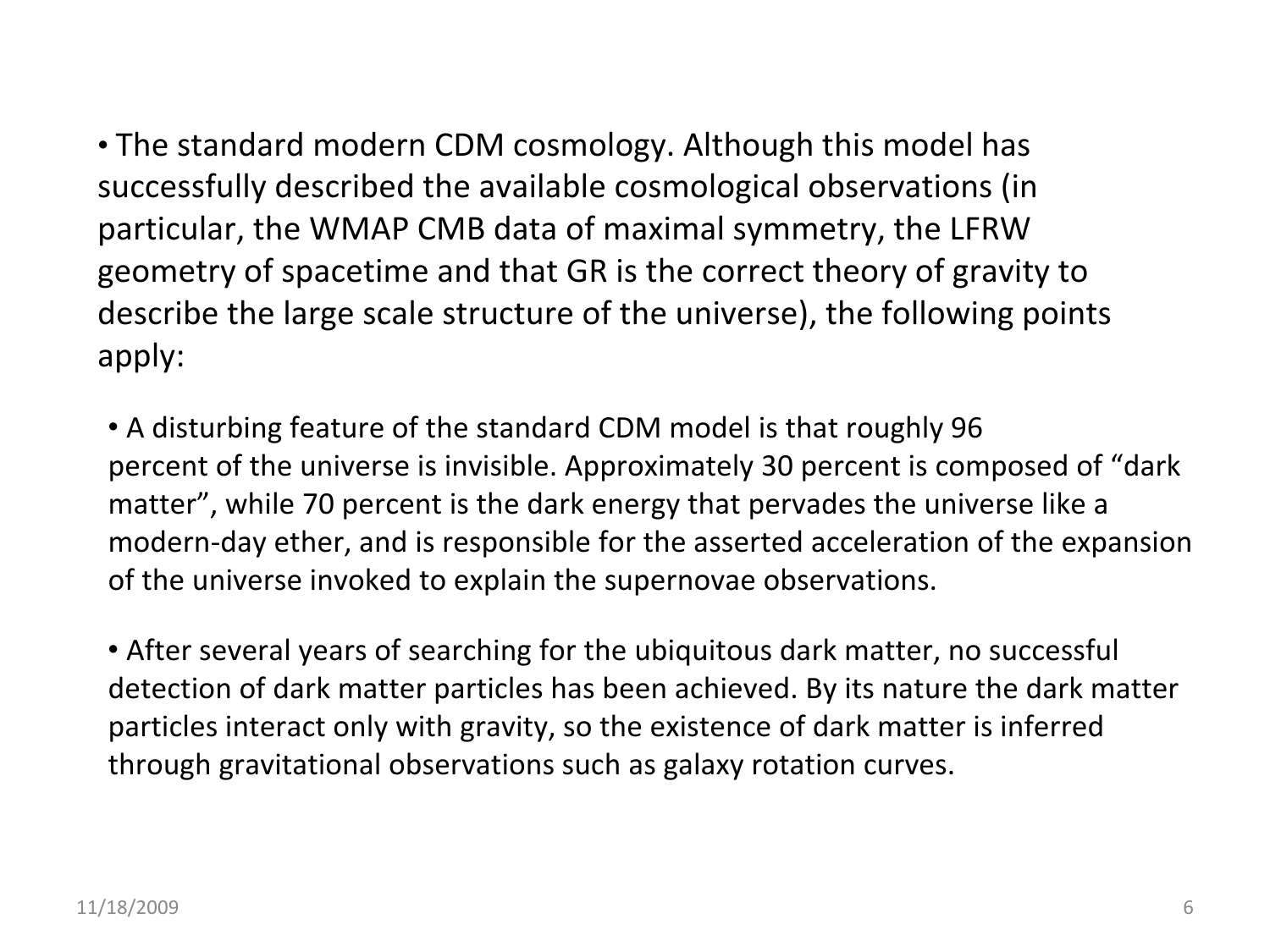• The dark energy is <sup>a</sup> mysterious and undetectable uniform substance that has been identified with negative pressure vacuum energy. This interpretation falls prey to the serious lack of understanding of vacuum density in quantum field theory, leading to preposterous degrees of fine‐ tuning to agree with the "observed" vacuum density associated with the cosmological constant

• To avoid this problem, many modified gravity theories have been proposed that devote themselves to explaining the accelerated expansion of the universe. Many of these theories suffer from maladies that render them unphysical. They can possess ghosts and instabilities and not be able to explain the precise relativistic corrections engendered by GR in the solar system, such as the Cassini spacecraft observation of the Eddington-Robertson PPN parameter  $y - 1 = (2.1 \pm 2.3) \times 10^{-5}$ .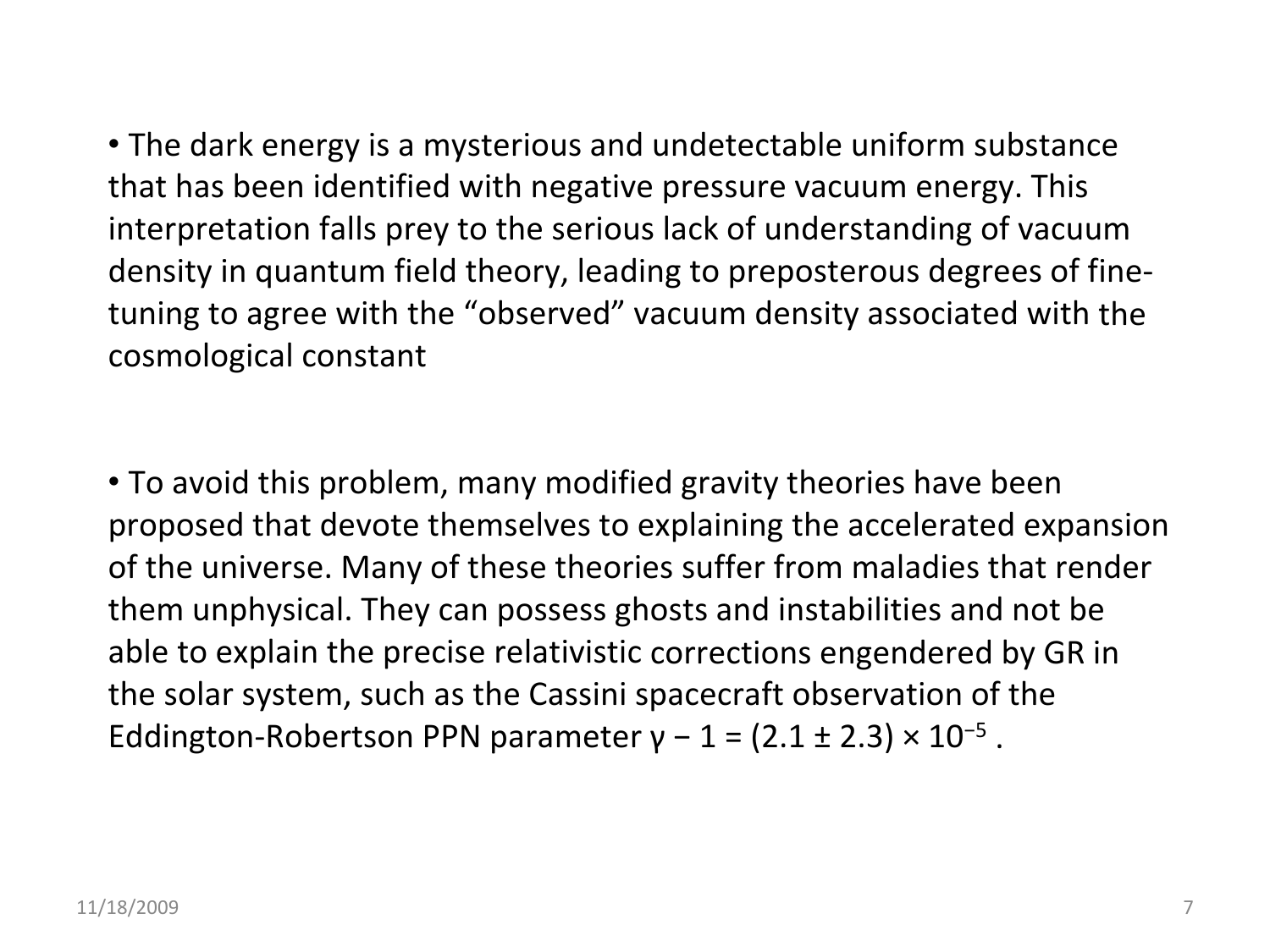• An early extensive study of cosmological voids [6, 7] in the exact Lemaître‐ Tolman‐Bondi (LTB) inhomogeneous solution of GR ( G. Lemaître, Mon. Not. Roy. Astron. Soc. 91, 490 (1931); Ann. Soc. Sci. Bruxelles, A53, 51 (1933); R. C. Tolman, Proc. Nat. Acad. Sci. 20, 169 (1934); H. Bondi, Mon. Not. Roy. Astron. Soc. 107, 410 (1947) predicted that the luminosity distance in <sup>a</sup> void solution would depend on the redshift <sup>z</sup> in <sup>a</sup> way that deviates from the LFRW model prediction [JWM and D. C. Tatarski, Phys. Rev. D45, 3512 (1992); JWM and D. C. Tatarski, Ap. J. 453, 17 (1995), arXiv:astro‐ ph/940703.]

• The distance modulus calculated from the void model in 1994‐95 suggested an apparent acceleration of the expansion of the universe as inferred by an observer in an FLRW spacetime. Indeed, four years before the celebrated supernovae SNe Ia observations, it was clear that if the inhomogeneous void scenario is correct, then the observed dimming of the supernovae light was to be expected.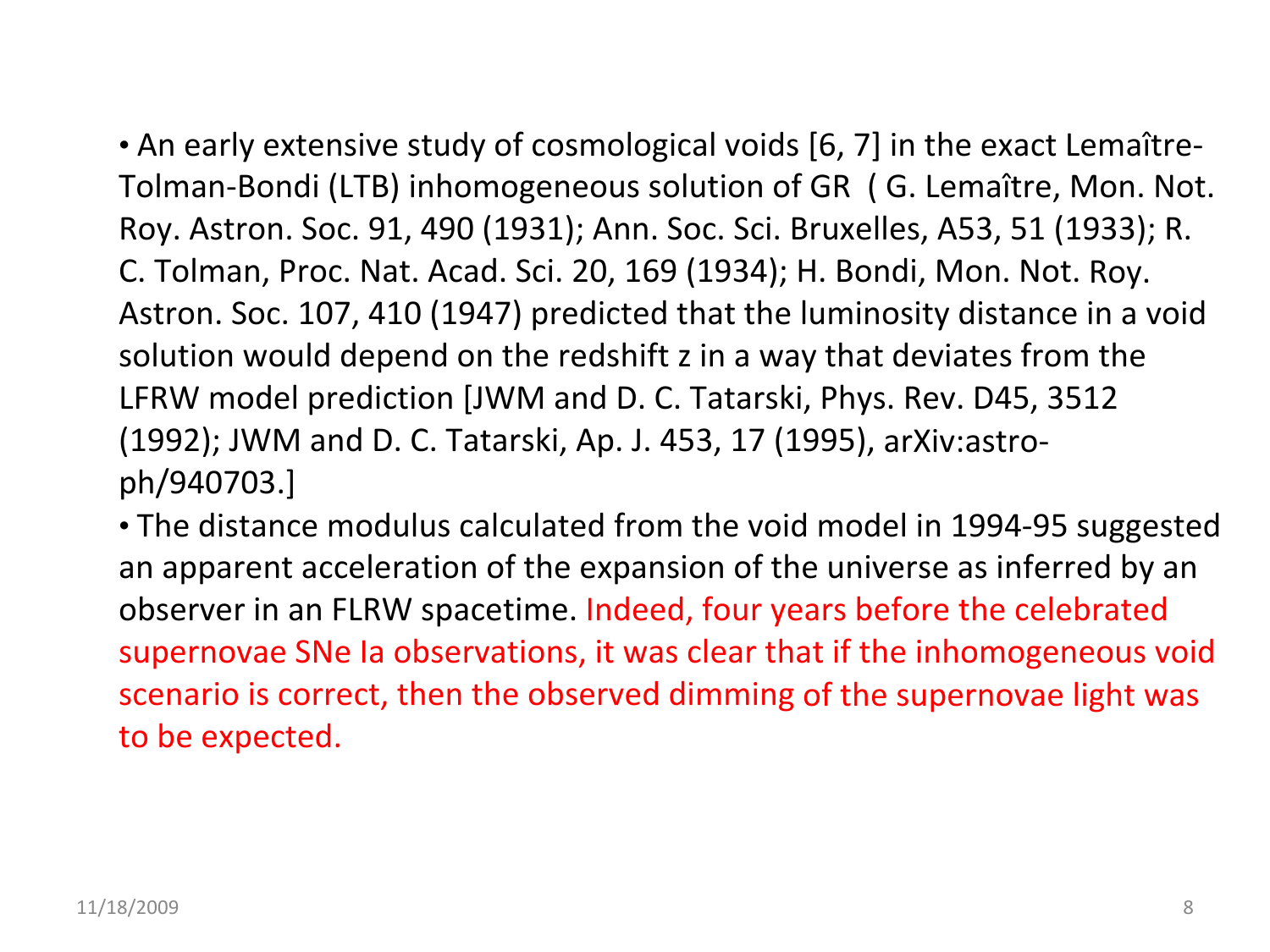• The void solution demanded that the observer be situated close to the center of the void to maintain the observed isotropy of the large scale structure of the universe. This would imply <sup>a</sup> violation of the cosmological Copernican Principle [R. R. Caldwell and A. Stebbins, Phys. Rev. Lett. 100 191302, 2008; C. Clarkson, B. A. Bassett and T. Hui‐Ching Lu, Phys. Rev. Lett. 101:011301,2008, arXiv:0712.3457].

• The adherence to <sup>a</sup> dark energy such as the vacuum energy in the CDM model, also suffers from an anti‐Copernican principle fine‐tuning in coordinate time. The negative pressure dark energy and the associated acceleration of the expansion of the universe began dominating the evolution of the standard model when life first appeared on our planet. This is referred to as the "coincidence" problem.

• Thus, we are faced with having to make <sup>a</sup> choice between two theoretical evils, the dark energy scenario or the more conservative inhomogeneous void scenario.

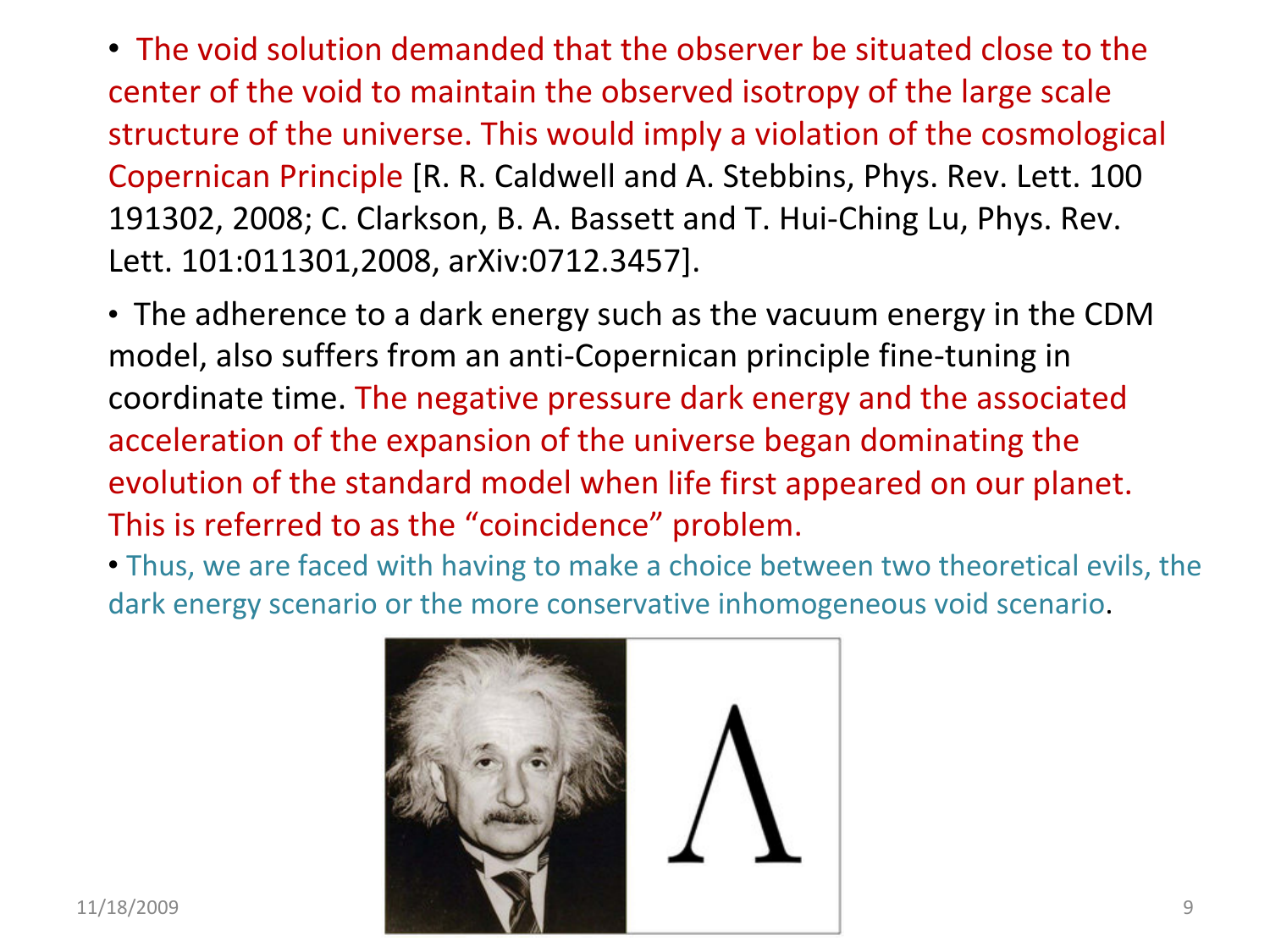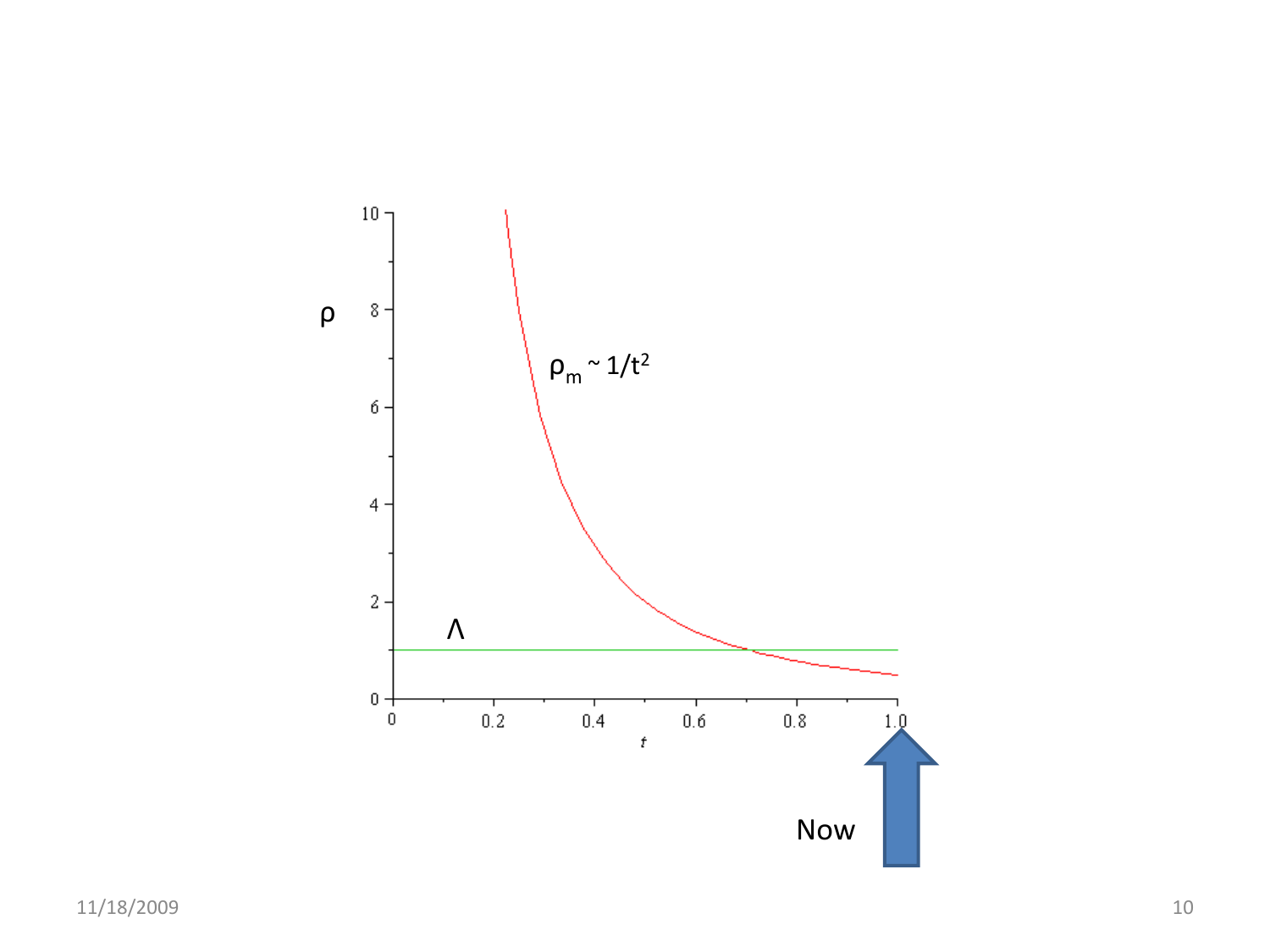• It is difficult with the presently available observational data to distinguish between the idealistic Copernican Principle cosmology and those cosmological models that violate it.

• One ongoing vexing problem with the postulate of <sup>a</sup> cosmological constant in the CDM standard model is our lack of understanding of the vacuum density in physics. The notorious cosmological constant problem remains unresolved, leading to <sup>a</sup> huge fine‐tuning problem.

• In the standard electroweak model with <sup>a</sup> Higgs particle the predicted vacuum density is of order  $10^{56}$  times bigger than the vacuum density required in the CDM model. The problem becomes even more pronounced when energy scales reach the Planck energy  $\sim$  10 $^{19}$  GeV, resulting in a fine-tuning of order 10<sup>122</sup> compared to the "observed" cosmological constant Λ.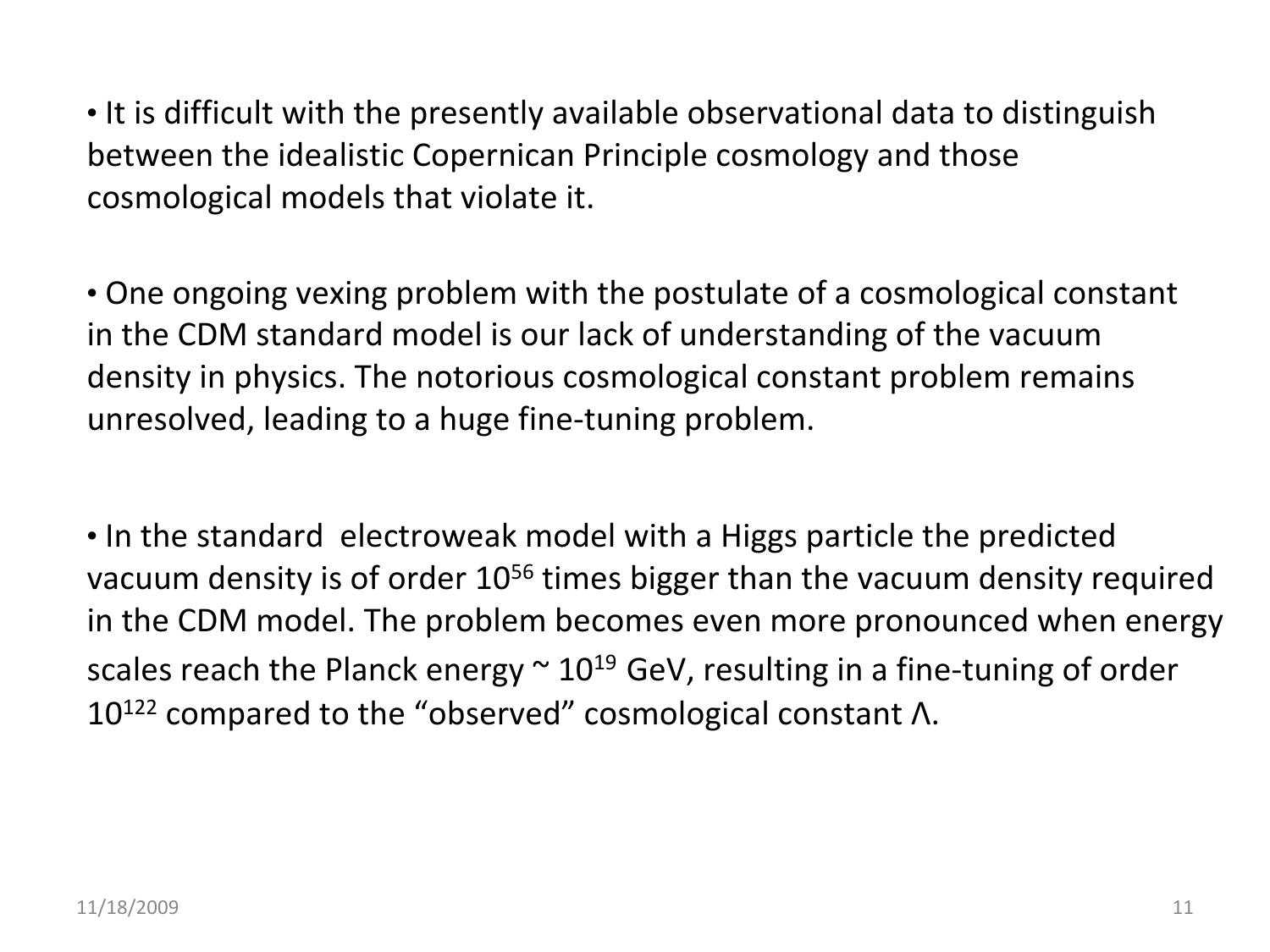• A relativistic modified gravity (MOG) theory known as the Scalar‐Tensor‐ Vector Gravity (STVG) theory has been applied successfully to fit astrophysical as well as cosmological data without nonbaryonic dark matter [JWM, JCAP 0603 (2006) 004, arXiv:gr‐qc/0506021; JWM and V. T. Toth, Talk given by JWM at the "The Invisible Universe" conference, Paris, France, June 29‐July 3, 2009, arXiv:0908.0781; JWM and V. T. Toth, Class. Quantum Grav. 26 085002 (2009), arXiv:0712.1796].

• In contrast to this need to modify gravity to avoid postulating an undetected dark matter, the void solution to the SNe Ia supernovae observations does not require <sup>a</sup> modification of Einstein's gravity theory due to its claim that there is no "dark energy".

• An underdense void expands faster than its more dense surrounding galaxies, whereby younger supernovae inside the void would be observed to be receding more rapidly than expected, as compared to older supernovae outside the void.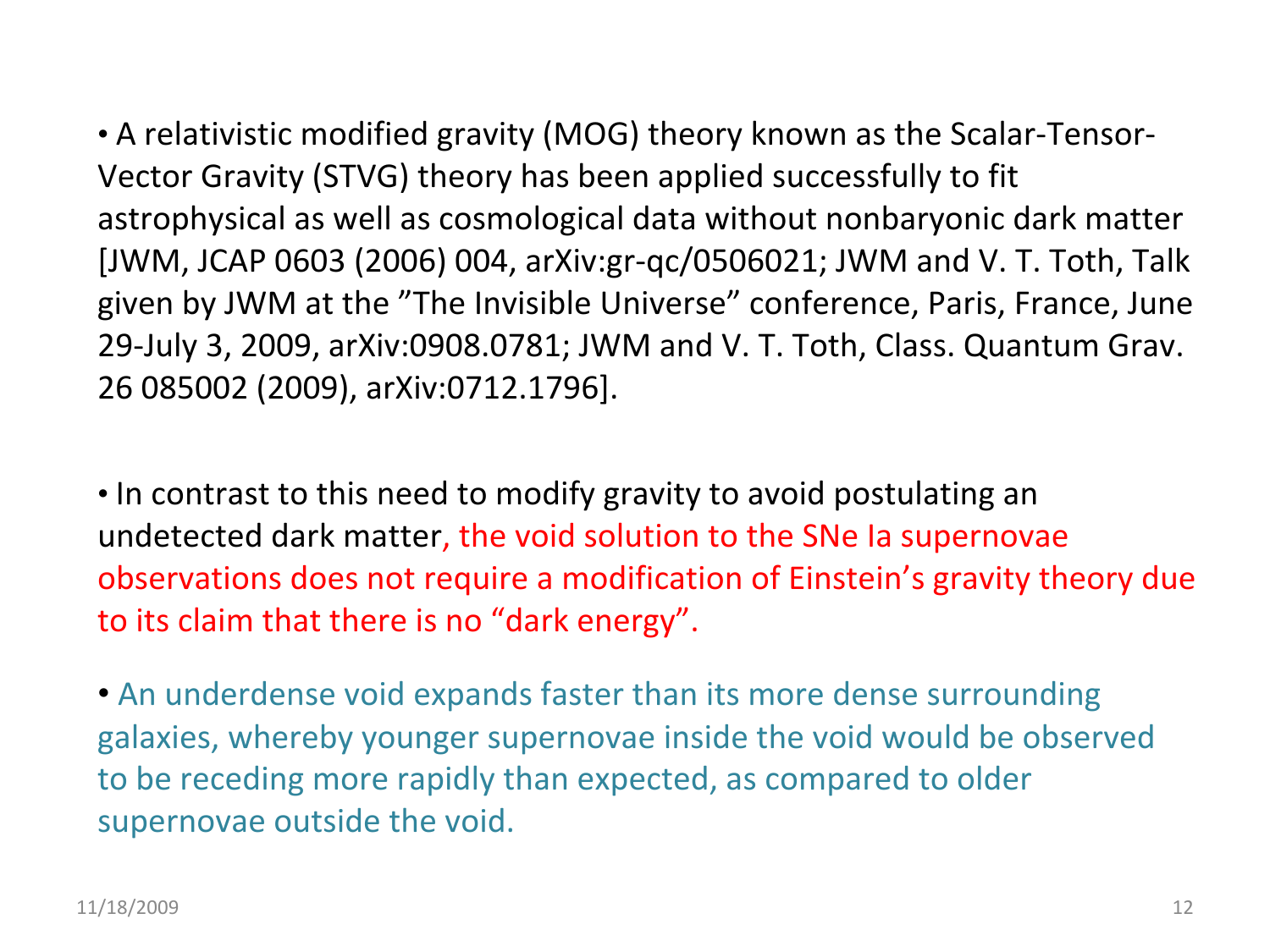

Fiddling with the Millennium simulation . Describing the universe as 'smooth' doesn't look right on scales of order 100h<sup>-1</sup> Mpc, shown here in the black and white boxes (top panel). In the central row, we zoom out from 100h<sup>-1</sup> Mpc by a factor of 2 each time (zooming out from the top left corner); only when we get to the last two boxes does it start to look homogeneous-ish, which is 800h<sup>-1</sup> Mpc. (These boxes have the same depth, 15h<sup>-1</sup> Mpc, and it's the volume that really counts, however.) The averaging problem is shown in the bottom row: how do we go from left to right? Does this process give us corrections to the 'background', or is it the 'background' itself? C. Clarkson, arXiv: 0911.2601.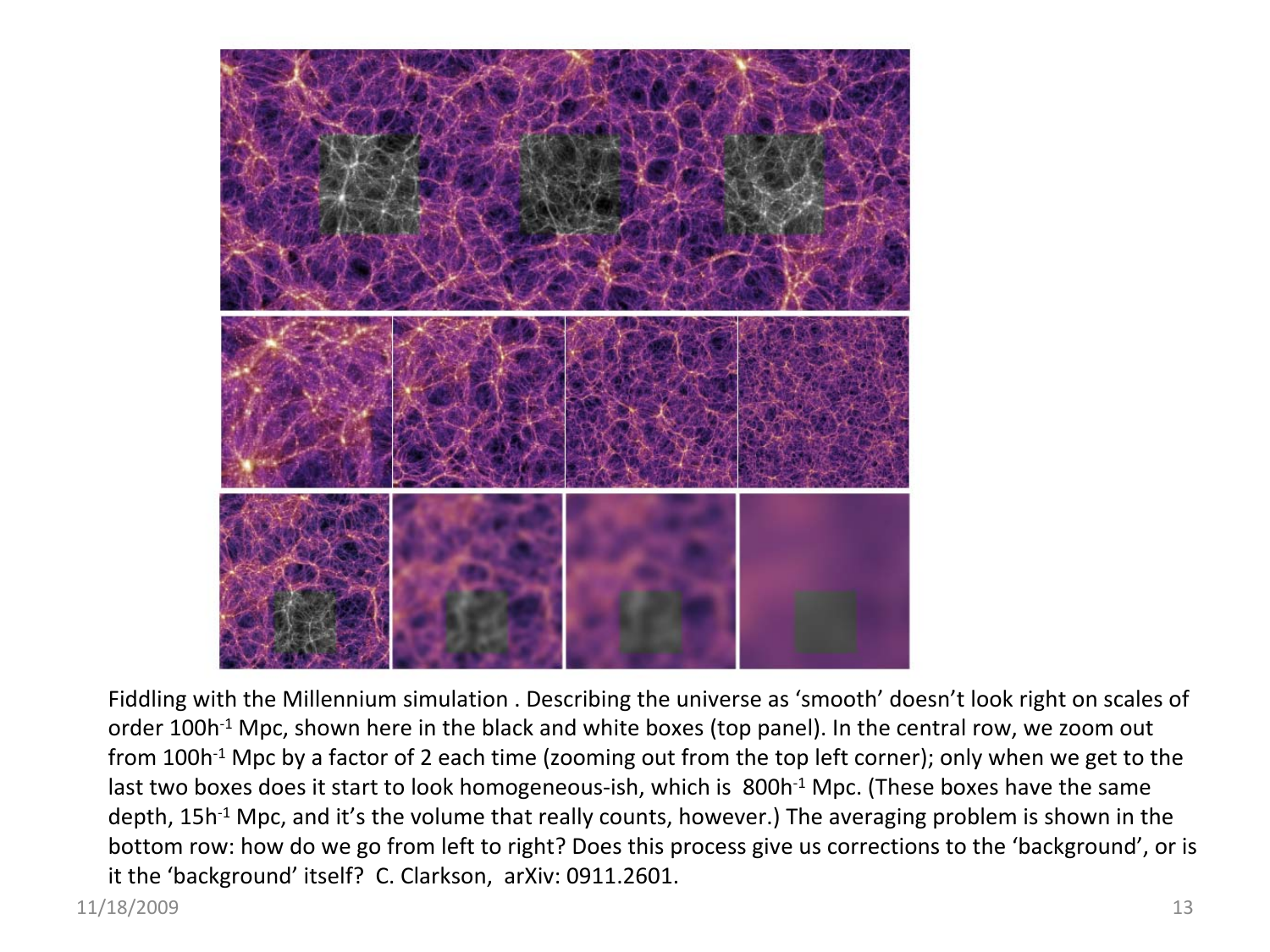• To fit the CMB data and other pertinent cosmological data, the radial size of the void required to fit the supernova data is hundreds of Mpc to Gpc, and we must be close to the center of the void to avoid an unacceptably large CMB dipole.

• Another problem to be considered in the inhomogeneous void model is the assumed initial conditions of the universe. Strictly speaking, simple models of inflation would be inconsistent with the existence of <sup>a</sup> large inhomogeneous void.

• There exists an alternative solution to the initial value horizon and flatness problems. This is based on <sup>a</sup> bimetric gravity variable speed of light (VSL) model [JWM, M. A. Clayton and J. W. Moffat, Phys. Lett. B506, 177 (2001), arXiv:gr‐qc/0101126]. It has been demonstrated by Magueijo [J. Magueijo, Phys.Rev. D79:043525,2009, arXiv:0807.1689] that this model in conjunction with the Dirac‐Born‐Infeld model can predict almost scale invariant primordial fluctuations in agreement with observations without inflation. This model would not necessarily negate the possibility of large, nonlinear and inhomogeneous voids.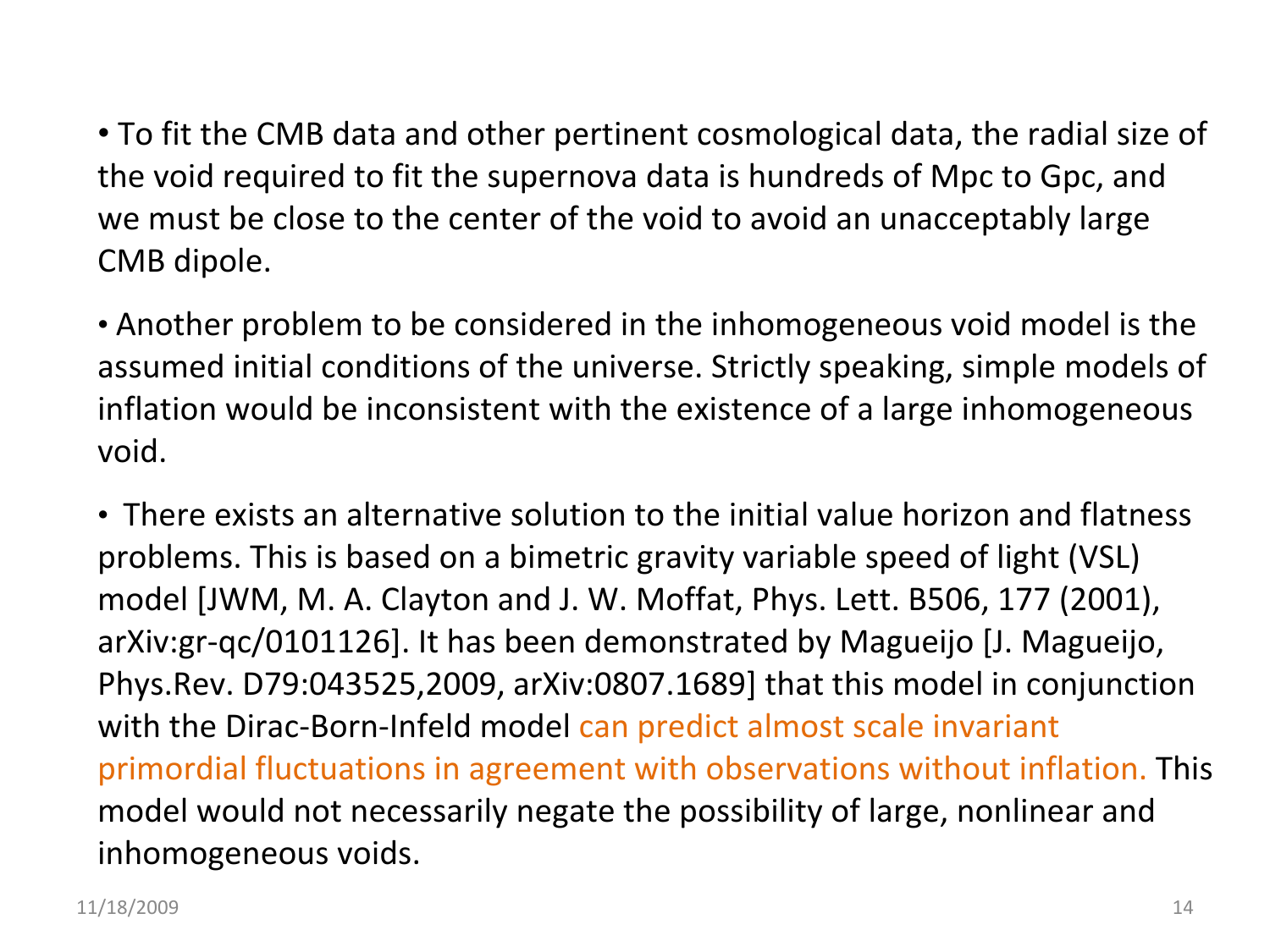#### 2. Inhomogeneous Friedmann Equations

• For the sake of notational clarity, we write the FLRW line element

$$
ds^{2} = dt^{2} - a^{2}(t) \left( \frac{dr^{2}}{1 - kr^{2}} + r^{2} d\Omega^{2} \right),
$$

• The spherically symmetric inhomogeneous line element is given by

$$
ds^{2} = dt^{2} - X^{2}(r, t)dr^{2} - R^{2}(r, t)d\Omega^{2}.
$$
  
\n
$$
G_{\mu\nu} + \Lambda g_{\mu\nu} = -8\pi GT_{\mu\nu} \qquad T^{\mu}{}_{\nu} = (\rho + p)u^{\mu}u_{\nu} - p\delta^{\mu}{}_{\nu}
$$
  
\n
$$
G_{01} = 0 \qquad X(r, t) = \frac{R'(r, t)}{f(r)}
$$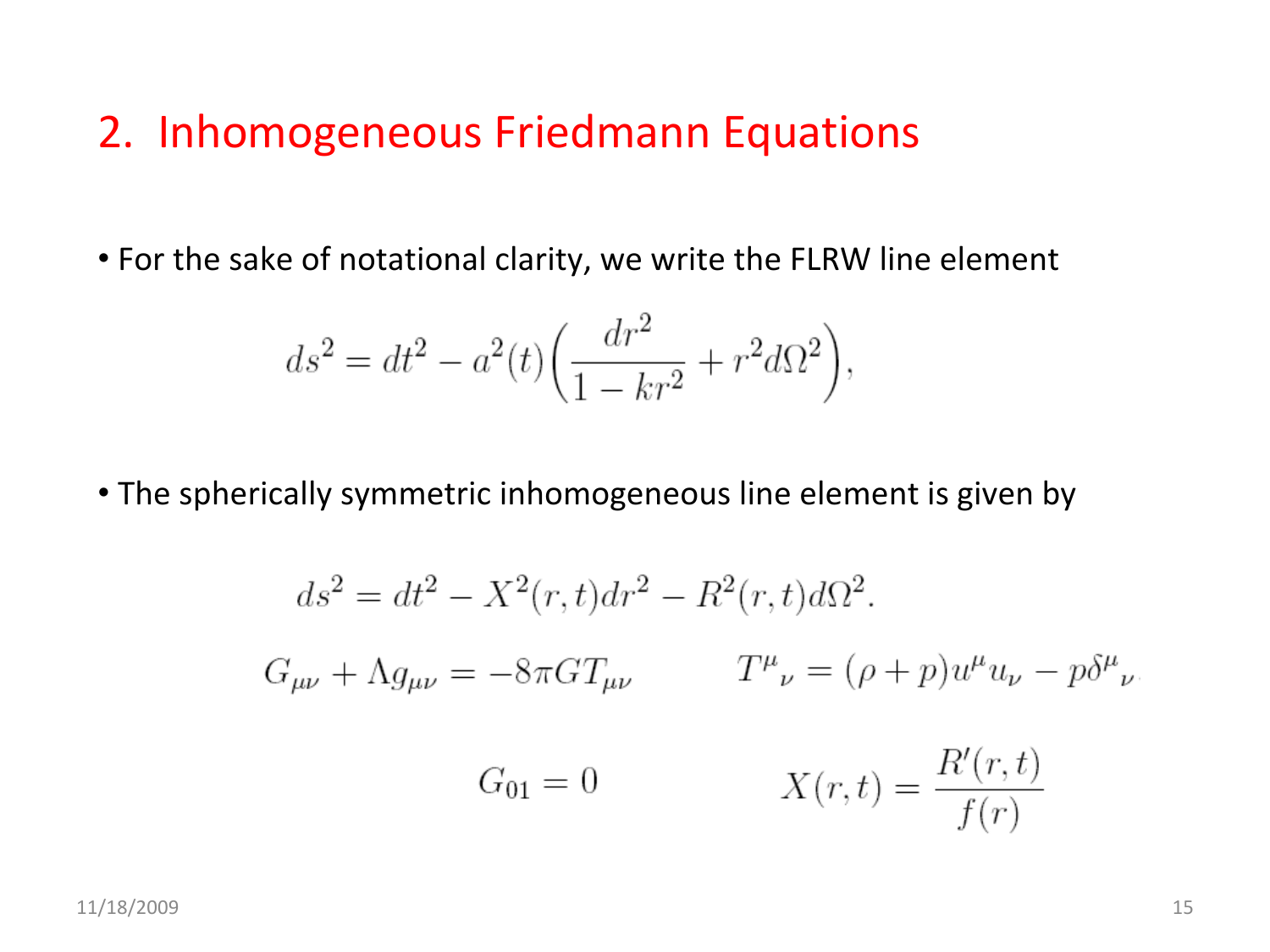• Consider now the Lemaître‐Tolman–Bondi (LTB) model for <sup>a</sup> spherically symmetric inhomogeneous universe filled with dust [see e.g. JWM, JCAP 0605 (2006) 001, arXiv:astro‐ph/0505326; JWM, JCAP , 1, 29 (2007), arXiv:astro‐ ph/0702416; Kenji Tomita and Kaiki Taro Inoue, arXiv:0903.1541; JWM, arXiv:0910.2723; C. Clarkson, arXiv:0911.2601]. The line element is

$$
ds^{2} = dt^{2} - R'^{2}(t, r)f^{-2}dr^{2} - R^{2}(t, r)d\Omega^{2}
$$

$$
2R\dot{R}^2 + 2R(1 - f^2) = F(r) \quad f^2 < 1, = 1, > 1 \qquad \rho = \frac{F'}{16\pi R'R^2}.
$$
\n
$$
M'(r) = \frac{dM}{dr} = 4\pi \rho f^{-1} R'R^2.
$$
\n
$$
R = \frac{1}{4}F\left(1 - f^2\right)^{-1} \left[1 - \cos(v)\right], \quad f^2 < 1,
$$
\n
$$
t + \beta = \frac{1}{4}F\left(1 - f^2\right)^{-3/2} \left[v - \sin(v)\right], \quad f^2 < 1,
$$
\n
$$
R = \frac{1}{4}F\left(f^2 - 1\right)^{-1} \left[\cosh(v) - 1\right], \quad f^2 > 1,
$$
\n
$$
t + \beta = \frac{1}{4}F\left(f^2 - 1\right)^{-3/2} \left[\sinh(v) - v\right], \quad f^2 > 1,
$$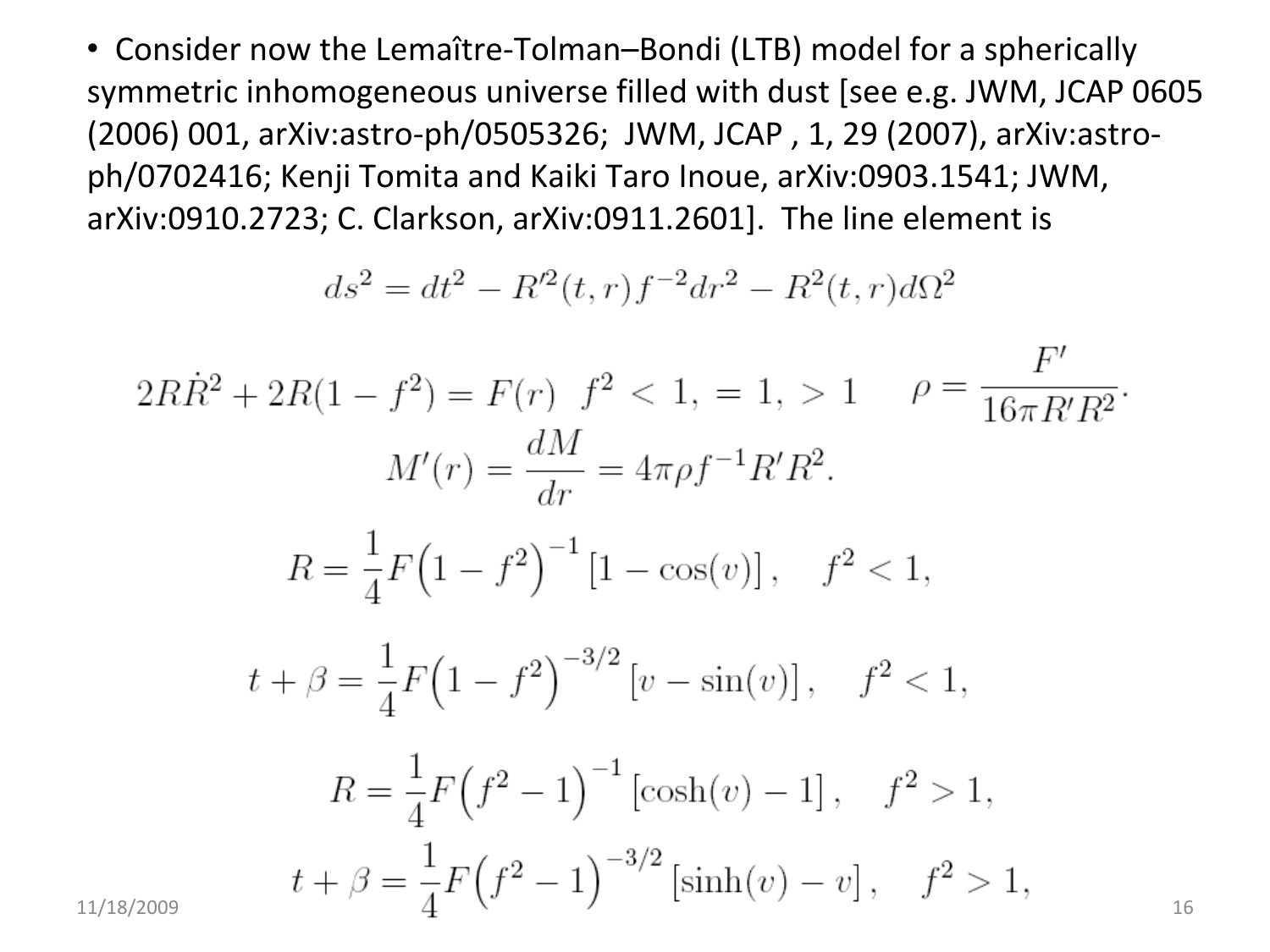$\bullet$ • In the flat (parabolic) case  $f^2 = 1$ , we have

$$
ds^{2} = dt^{2} - (t + \beta)^{4/3} \left(Y^{2} dr^{2} + r^{2} d\Omega^{2}\right) \quad Y = 1 + \frac{2r\beta'}{3(t + \beta)} \quad \rho = \frac{1}{6\pi(t + \beta)^{2}Y}
$$

- $\bullet$ • We have for finite β that for t  $\rightarrow$   $\infty$  the model tends to the flat Einstein– de Sitter case.
- $\bullet$  The luminosity distance between an observer at the origin of our coordinate system is given by

$$
d_L = \left(\frac{\mathcal{L}}{4\pi\mathcal{F}}\right)^{1/2} = R(t_e, r_e)[1 + z(t_e, r_e)]^2
$$

$$
ds^{2} = dt^{2} - R'^{2}(t, r)f^{-2}dr^{2} = 0, \quad d\theta = d\phi = 0
$$

$$
t = T(r) \qquad \frac{dT(r)}{dr} = -\frac{R'}{f}[T(r), r] \qquad \frac{d\tau(r)}{dr} = -\tau(r)\dot{R}'[T(r), r]
$$

$$
\dot{R}'[T(r), r] = \frac{\partial^{2}R}{\partial t \partial r}\bigg|_{r, T(r)} = \frac{\partial R'}{\partial t}\bigg|_{r, T(r)}
$$

11/18/2009 17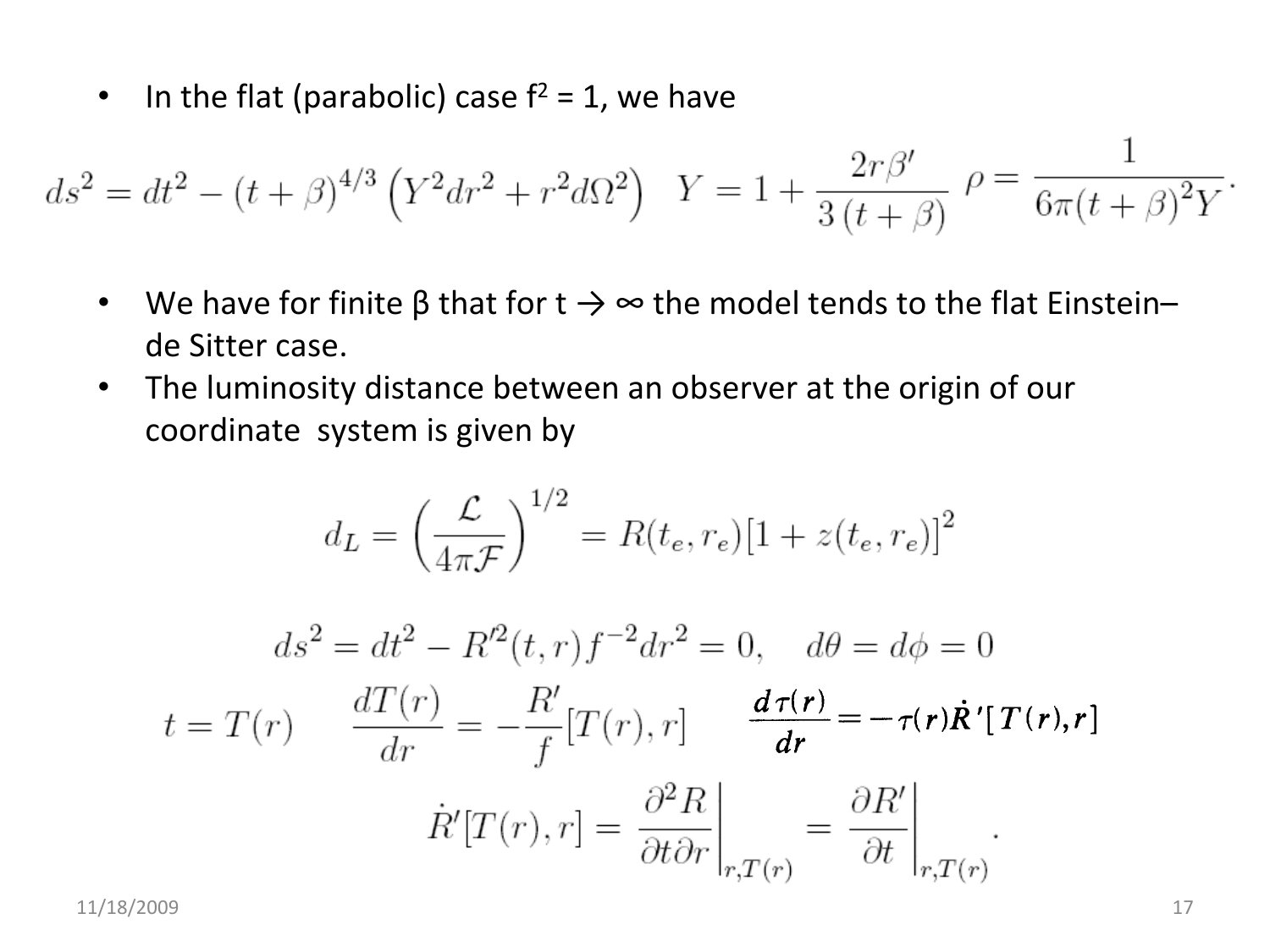### 3. Local Void

If we restrict ourselves to spatial scales that have been well probed observationally, i.e. up to <sup>a</sup> few hundred Mpc, the most striking feature of the luminous matter distribution is the existence of large voids surrounded by sheet‐like structures containing galaxies. Early surveys give <sup>a</sup> typical size of the voids of the order 50–60 h<sup>−1</sup> Mpc [N. Jackson, Living Rev. Rel. 10, 4 (2007), arXiv:0709.3924 [astro‐ph]; M. J. Geller and J. P. Huchra, Science, 246, 897 (1989); F. Hoyle and M. S. Vogeley, Astrophys. J. 607, 751 (2004), astro‐ph/0312533; SDSS large scale surveys].

• We study <sup>a</sup> void with the central density equal to that of an LFRW model with the density parameter  $\Omega_{0}$  = 0.2, asymptotically approaching the Einstein-de Sitter model with  $\Omega_{0}$  = 1 [JWM and D. Tatarski, 1992; JWM and D. Tatarski 1995]:

$$
\Omega_{\text{void}}(z) = \frac{\Omega_{\min} + (z/a)^2}{\Omega_{\max} + (z/a)^2}.
$$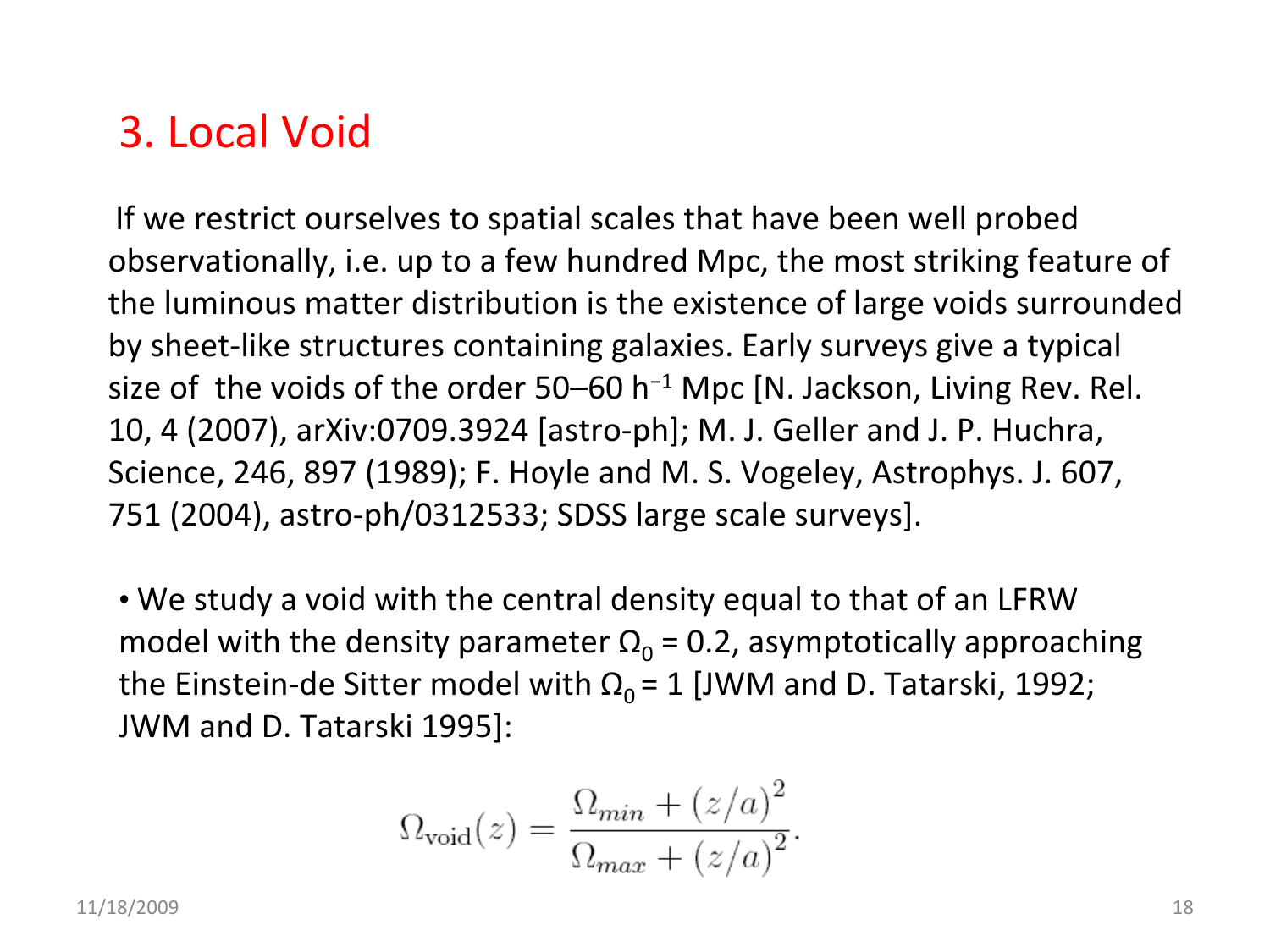

Figure 1: The density distribution void as functions of red shift.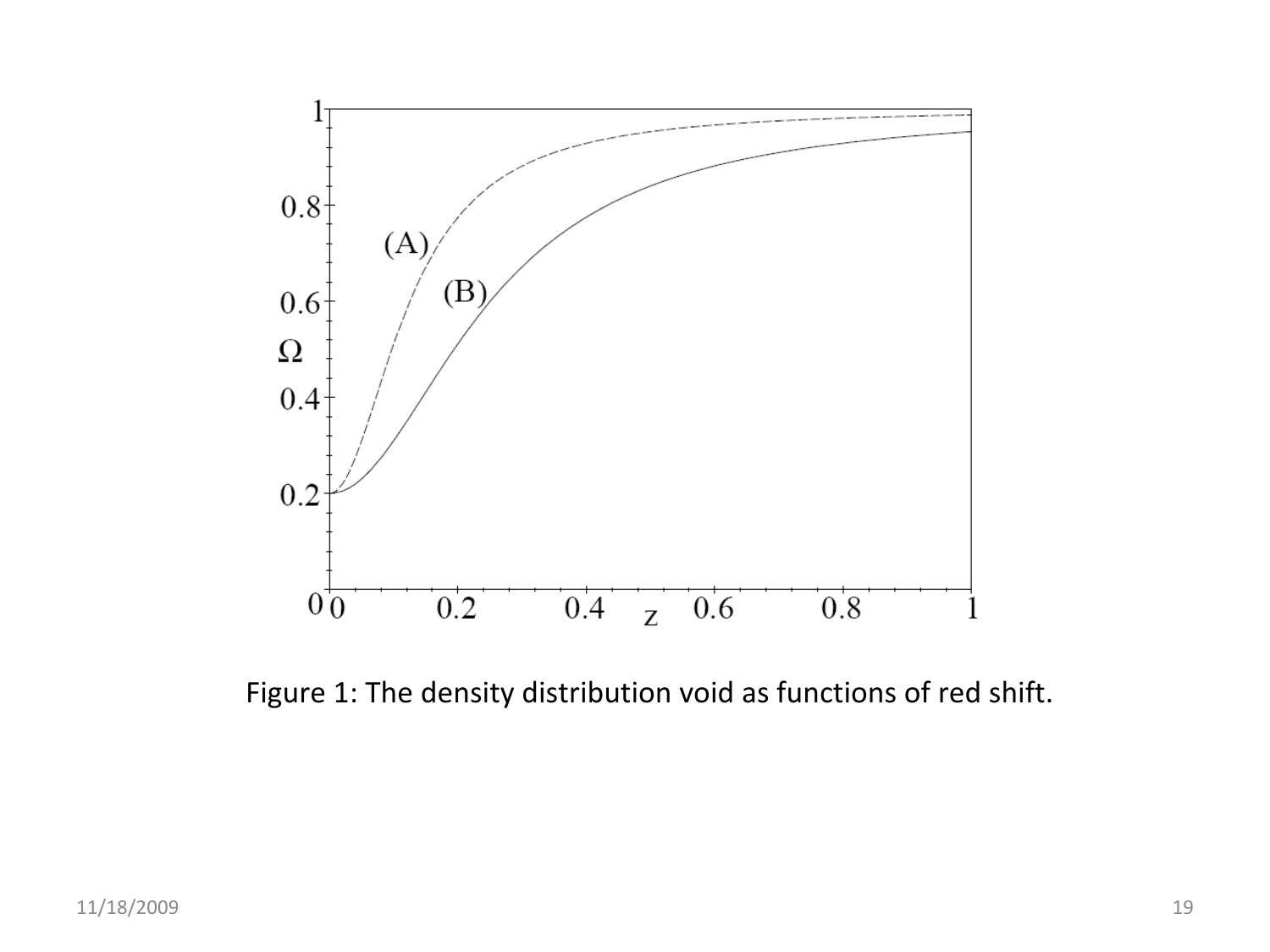

The log(z) vs. log(dL) relations. In the left‐hand figure, observational data, denoted by  $\diamond$ , are adapted from [S. Lilley, 1993] and the luminosity distance dL is given in Mpc. In the right-hand figure, the LFRW result for Ω0 = 1 is shown as a solid red curve, while the CDM result with  $\Omega$ м = 0.27 and  $\Omega$ ∧= 0.73 is shown as a dashed black curve. SN 1a data are shown for comparison.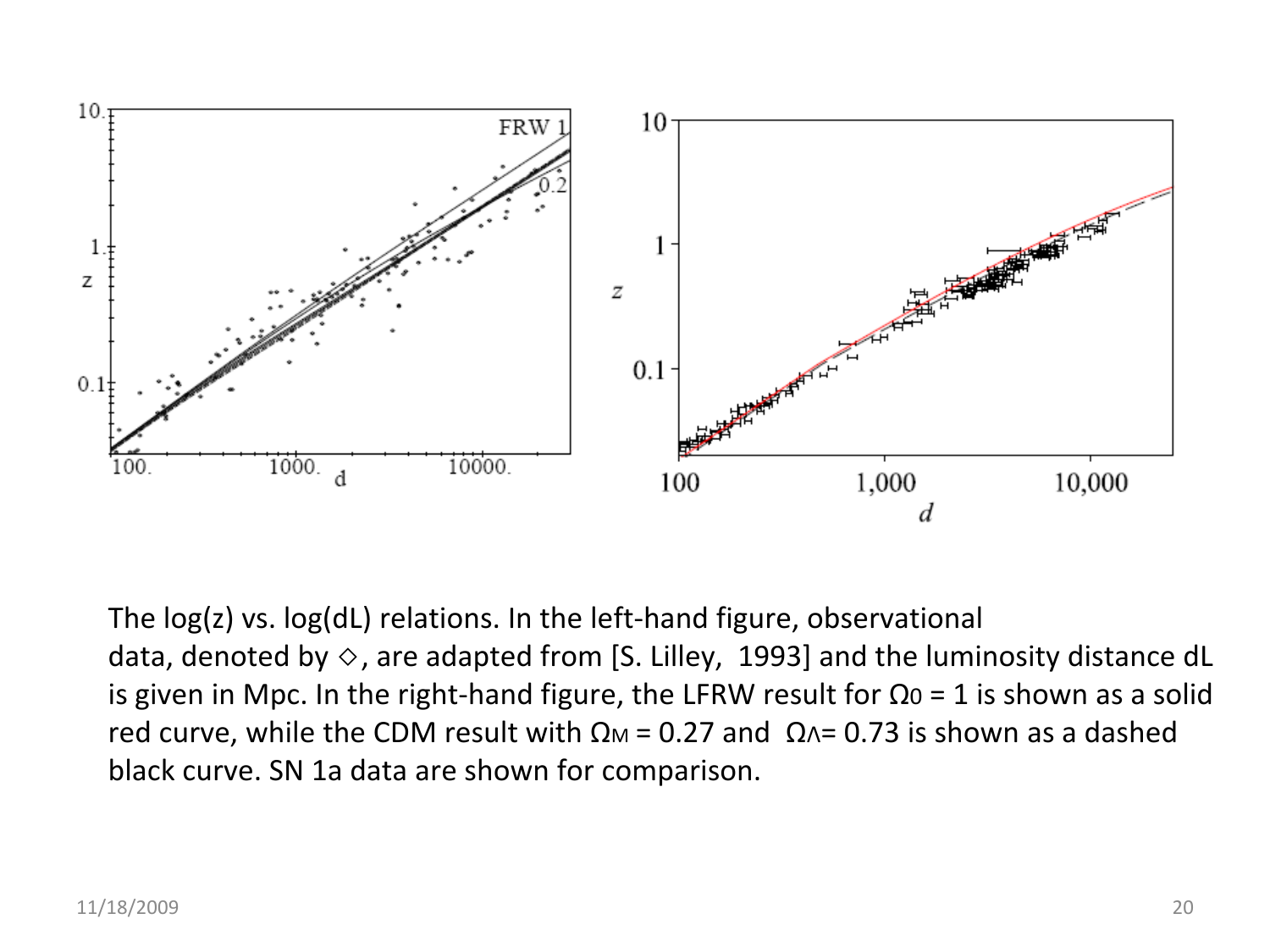

Riess et al. 2004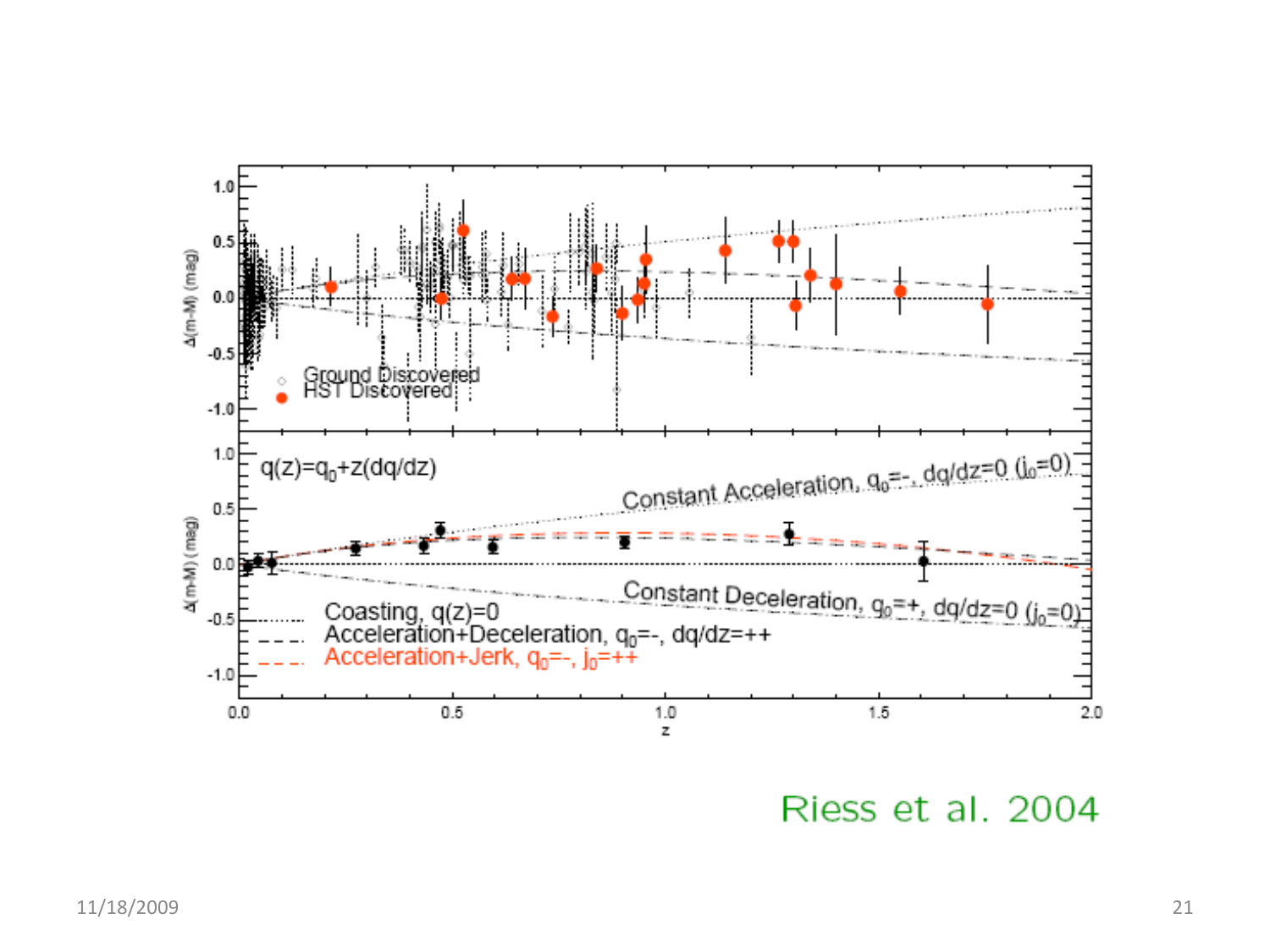

Fig. 2- Recession velocities vs. luminosity distance for SNe Ia. The curves show a closed Universe ( $\Omega$  = 2) in red, the critical density Universe ( $\Omega$  = 1) in black, the empty Universe ( $\Omega$  = 0) in green, the steady state model in blue, and the Concordance model with  $\Omega_M$  = 0.27 and  $\Omega_A$  = 0.73 in purple. A Hubble parameter  $H_0$ =71 km/sec/Mpc has been used to scale the distances 11/18/2009 in the plot. 22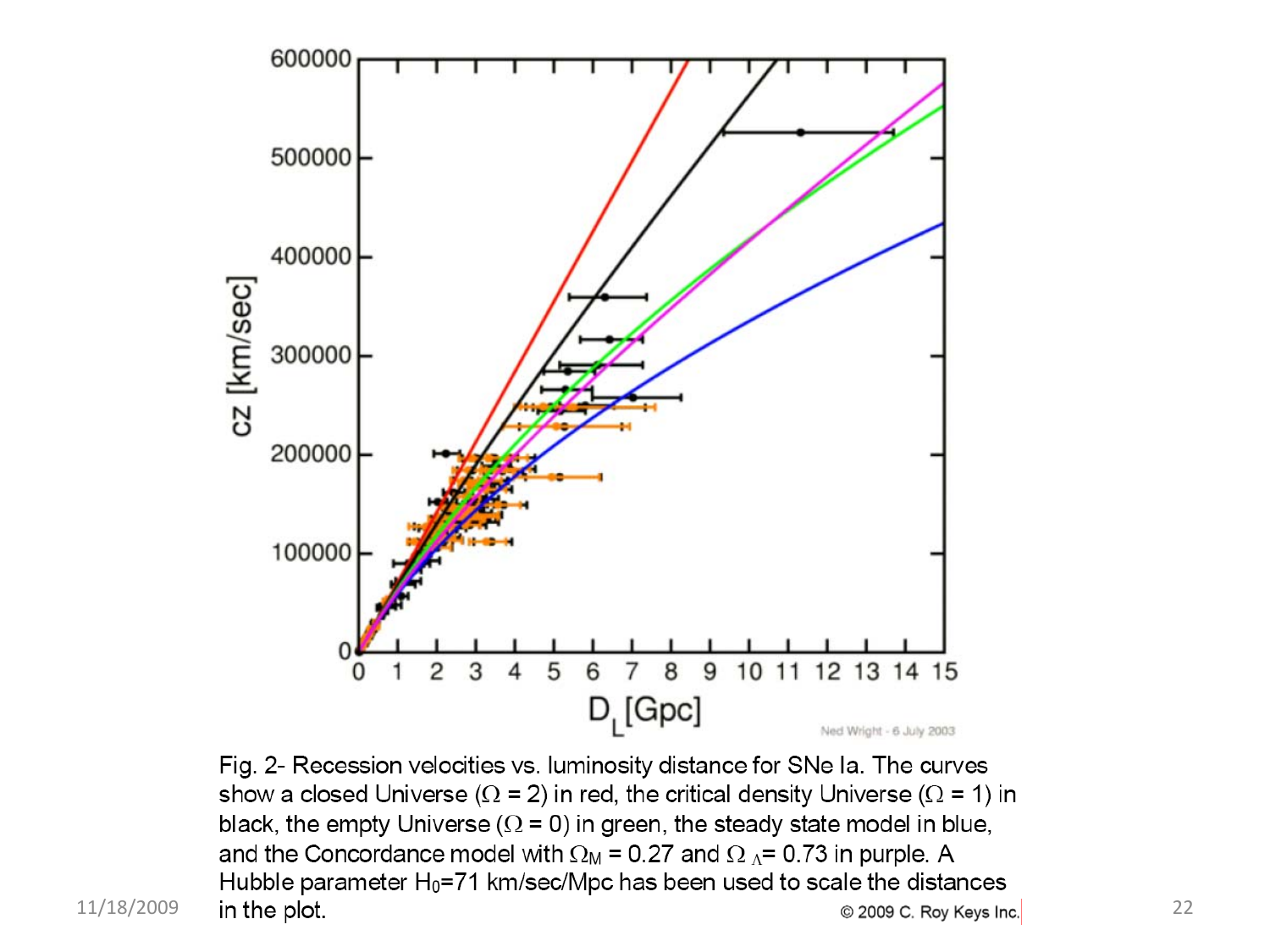• In the standard LFRW cosmology, we have in the matter‐dominated era:

$$
\Omega_{\Lambda} + \Omega_M + \Omega_K = 1 \quad \Omega_{\Lambda} = \frac{8\pi G\rho_V}{3H_0^2}, \quad \Omega_M = \frac{8\pi G\rho_M}{3H_0^2}, \quad \Omega_K = \frac{K}{a_0^2H_0^2}.
$$

• For the flat space standard DCM cosmology we have  $\Omega$ к = 0 and the luminosity distance of <sup>a</sup> source with redshift <sup>z</sup> is

$$
d_L = a_0 r_1 (1 + z) = \frac{1 + z}{H_0} \int_{\frac{1}{1+z}}^1 \frac{dx}{\sqrt{x^2 (\Omega_\Lambda + \Omega_M x^{-3})}}
$$

• The distance modulus is the difference between the apparent magnitude m and the absolute magnitude M, given by

$$
\mu \equiv m - M = 5 \log_{10} \left( \frac{d_L}{1 \text{ Mpc}} \right) + 25
$$
  $d_L = (1 + z)^2 d_A$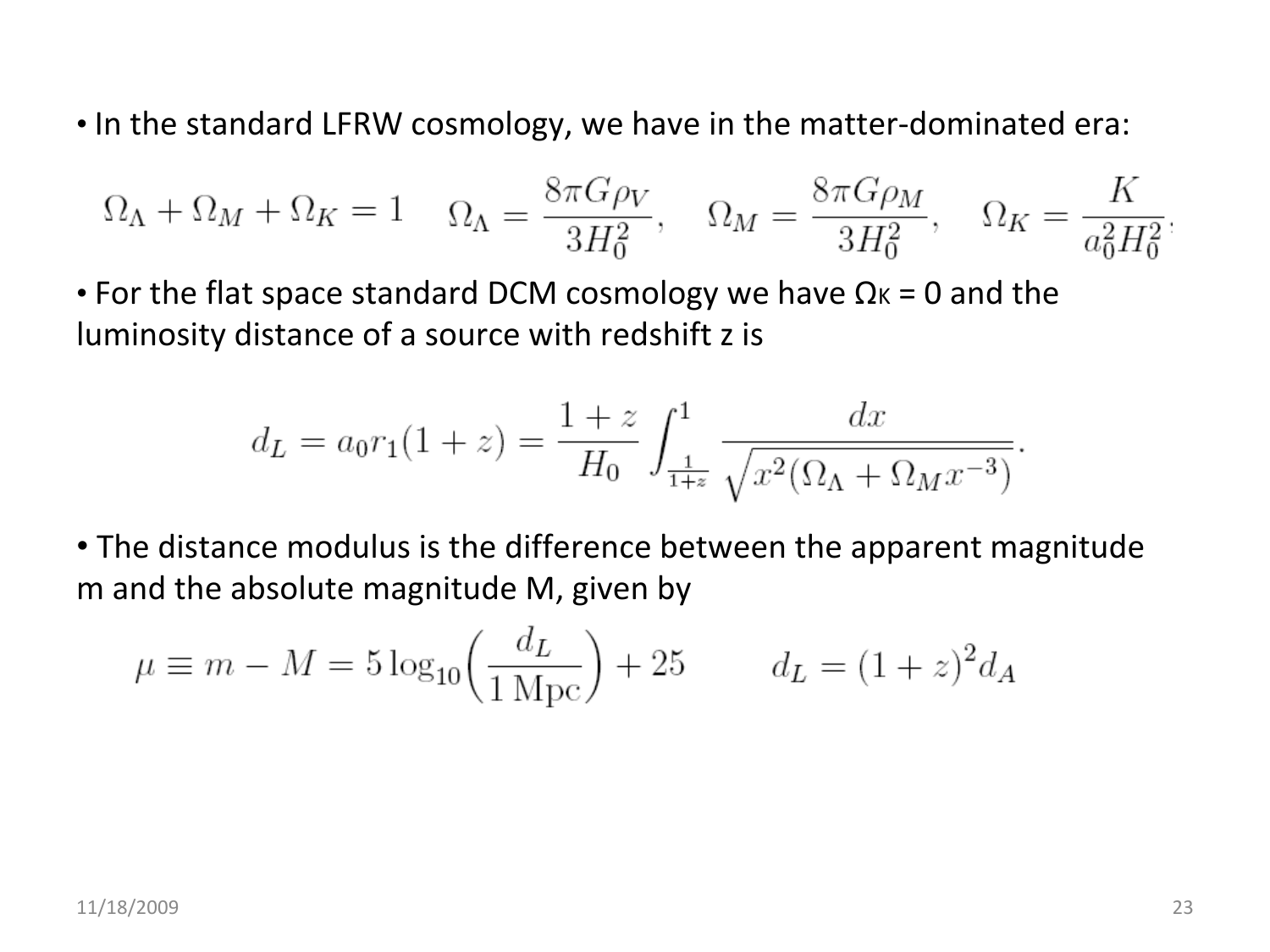• We see from the Figure that already four years before the type SNe Ia supernovae measurements were published [JWM and D. Tatarski, 1995], it was clear that if the void model was correct, then the predicted deviations from the LFRW model would lead to unexpected results for red shifts 0.2 <sup>&</sup>lt; <sup>z</sup> <sup>&</sup>lt; 2, namely, an apparent dimming of the supernovae light, and an apparent acceleration of the expansion of the universe as inferred by an observer using the LFRW model.

• Several recent papers have shown that if the void has <sup>a</sup> sufficiently large radius, then excellent fits to the supernovae data can be obtained from the LTB void model.

• We have two "Hubble parameters": Hr(t, r) for the local expansion rate in the radial direction and H (t, r) for expansion in the perpendicular direction:

$$
H_r = \frac{\dot{l}_r}{l_r} = \frac{\dot{R}'}{R'}, \qquad H_{\perp} = \frac{\dot{l}_{\perp}}{l_{\perp}} = \frac{\dot{R}}{R}.
$$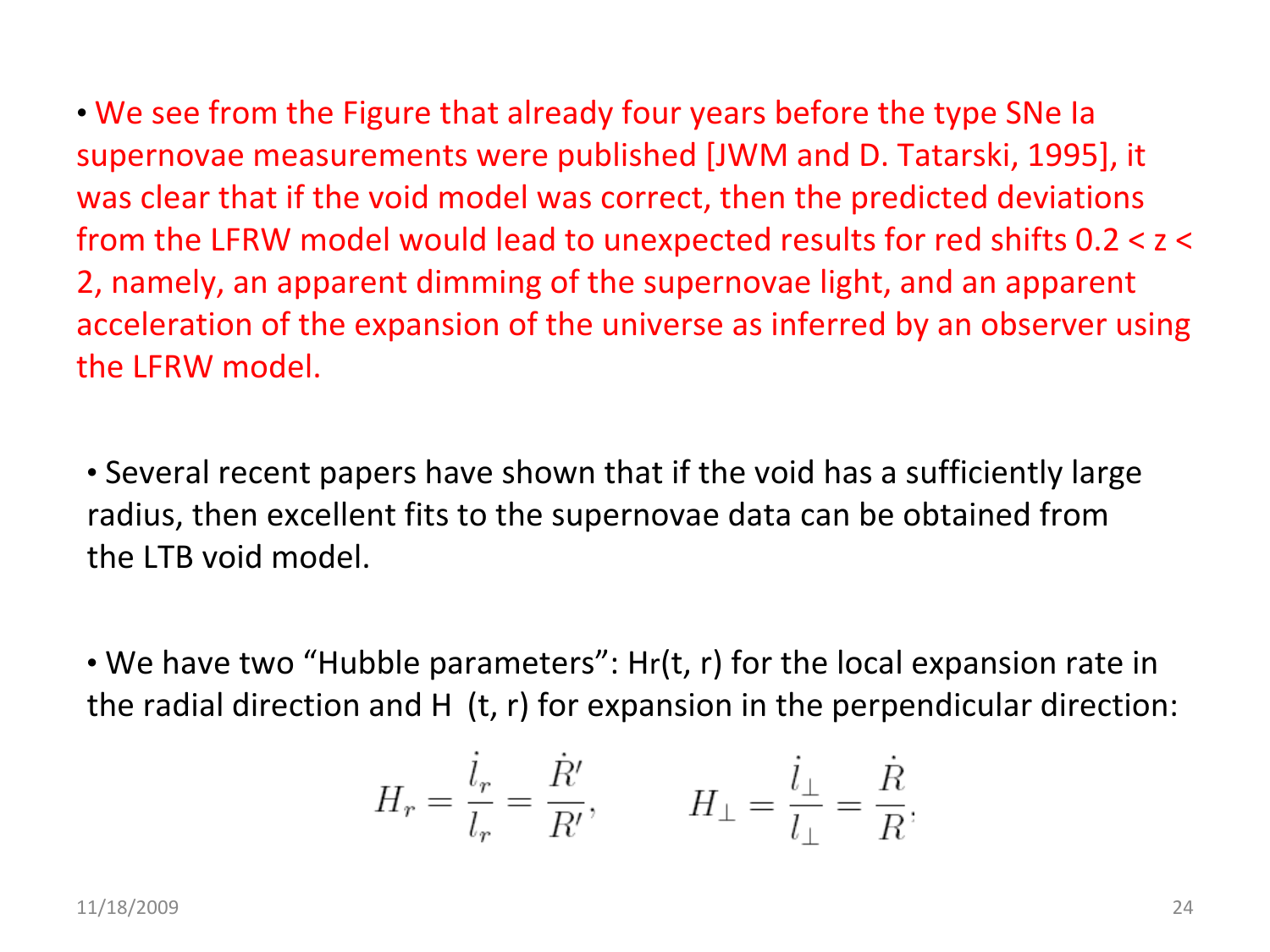• If we lived in a local LTB void and the z versus dL relation differed from the LFRW one, but we were biased by our theoretical prejudice and interpreted cosmological observations through an LFRW model, we would expect the value of the Hubble parameter to be position and dL dependent.



The "observed" Hubble constant H in units of the local measurement of H0 as <sup>a</sup> function of the red shift <sup>z</sup> from ref. [JWM and D. Tatarski, 1995].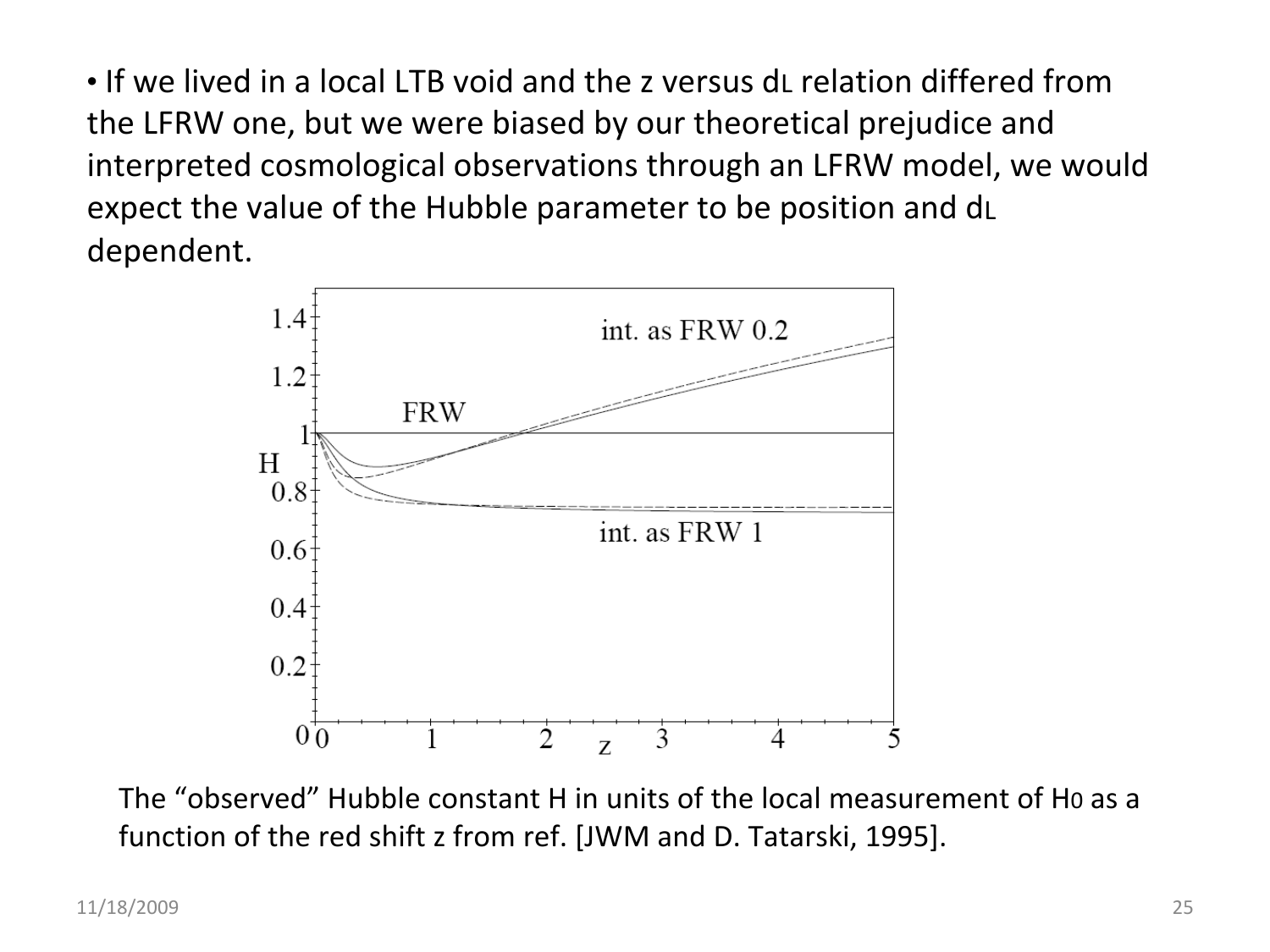• Let us recall that in LFRW cosmology the exact result for the Hubble relation dL versus <sup>z</sup> in the matter dominated universe is

$$
d_L = \frac{1}{H_0 q_0^2} \left[ zq_0 + (q_0 - 1) \left( \sqrt{2zq_0 + 1} - 1 \right) \right] \quad q_0 \equiv -\ddot{a}(t_0) / a(t_0) H_0^2
$$

• On cosmologically very small distances, we measure the same value of H0 independently of the model (we call this value "the local measurement"). This stems from the fact that, due to our assumptions, very close to the center (r  $-1$ ) the model is well approximated by the LFRW universe with  $\Omega$  = 0.2. Obviously, if the universe were locally LTB rather than LFRW, hen the Hubble parameter based on the observed LTB values of <sup>z</sup> and dL, but inferred through an LFRW relation would be position (redshift) dependent. The dependence of the Hubble parameter H (in units of the H0 value as measured locally) on the redshift <sup>z</sup> is shown in the Figure.

• If we interpret the results within the LFRW <sup>&</sup>lt; 1 framework, the "observed" values of the Hubble constant first decrease with <sup>z</sup> and then asymptotically increase to some background limit. The position of the minimum in H depends on the size of the LTB void.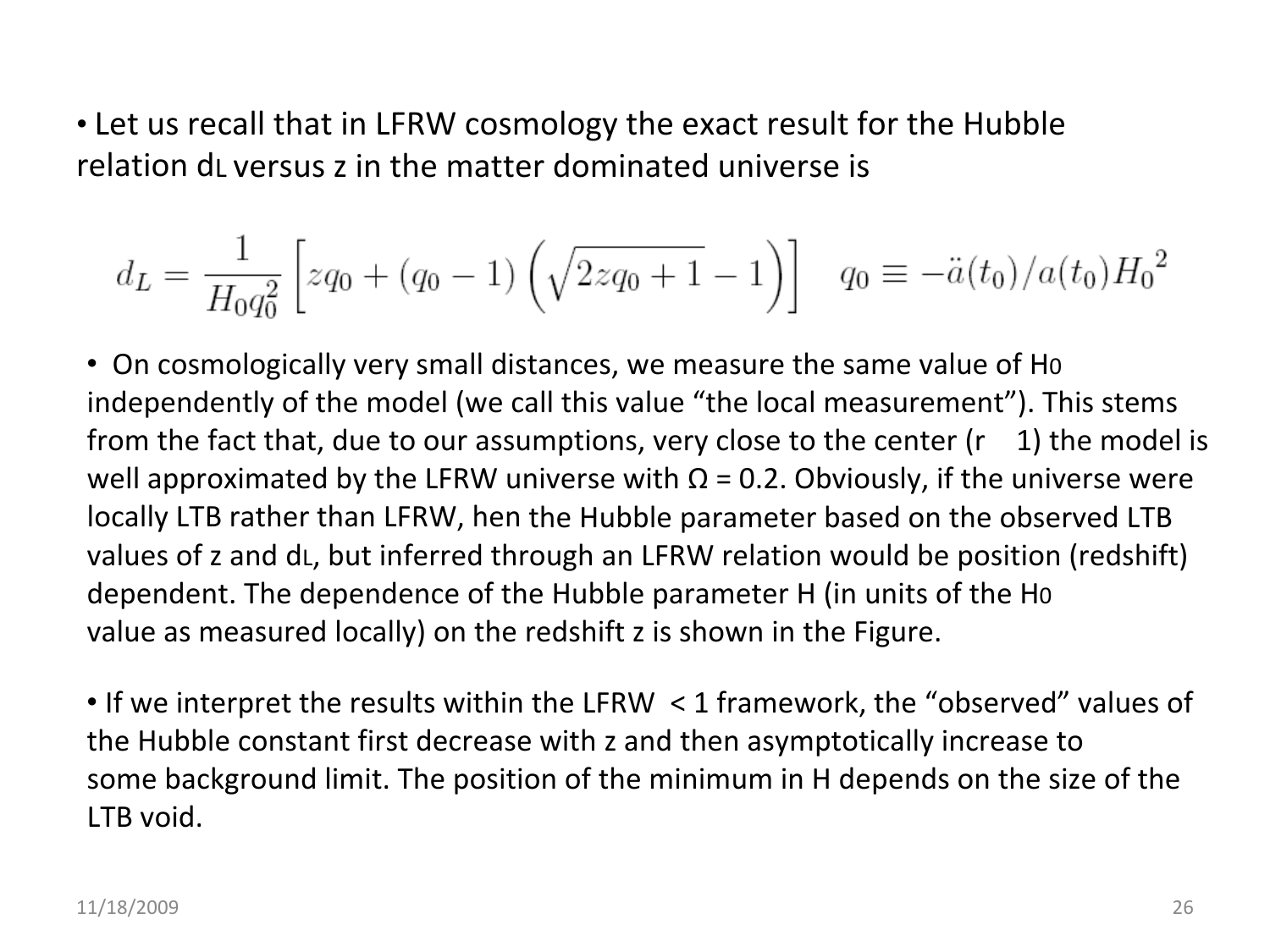#### 4. The Age Problem and Structure Formation

• In the standard CDM model the assumption that the acceleration of the expansion of the universe is caused by <sup>a</sup> vacuum dark energy, leads to an increase in the age of the universe.

• For the flat LFRW model without <sup>a</sup> cosmological constant , the present age of the universe at  $z = 0$  is

$$
t_0 = \frac{2}{3H_0} = 9.3 \left( \frac{70 \text{ km/sec/Mpc}}{H_0} \right) \text{ Gyr}
$$

• When the vacuum energy is included in the calculation of the age of the universe, we get

$$
t_0 = (13.4 \pm 1.3) \left( \frac{70 \text{ km/sec/Mpc}}{H_0} \right)
$$
 Gyr.

11/18/2009 27 • This is in better agreement with the ages of clusters and stars. In particular, for globular clusters their ages are variously between 11.5  $\pm$  1.3 Gyr and 14.0  $\pm$  1.2 Gyr [Chaboyer, 1998, Carretta, et al 2000, Krauss and Chaboyer 2001]. Schramm [Schramm, 1997] gave as the ages of globular clusters  $14 \pm 2$  (statistical)  $\pm 2$  (systematic) Gyr.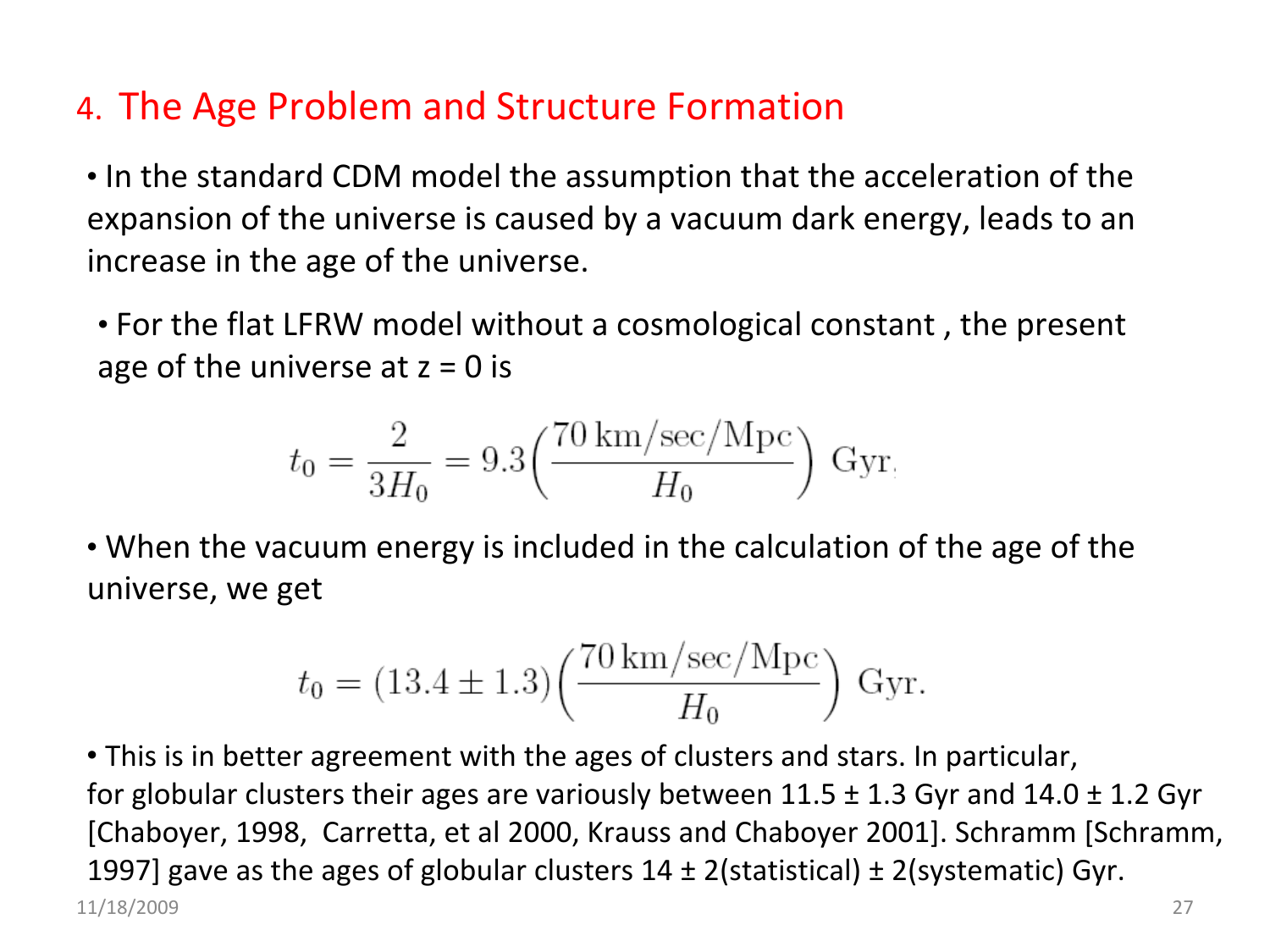• The age estimate in the ΛCDM model is uncomfortably close to the ages of the oldest globular clusters and possibly to the ages of the most distant galaxies observed.

• In our inhomogeneous model, the metric and density are singular on two hypersurfaces:

$$
t + \beta = 0
$$
,  $Y = 0$ ,  $t_1 = -\beta$ ,  $t_2 = -\beta - \frac{2r\beta'}{3}$ 

The model is valid only for

• Here,  $t(r)$  =  $\Sigma(r)$  defines the big-bang hypersurface in the model. Physically, because the model is pressureless, we interpret Σ(r) as the surface on which the universe enters the matter‐dominated era.

• In the LFRW model this occurs at the same time teq when radiation and matter are equal teq  $\approx$  10<sup>4</sup>.

• However, even in <sup>a</sup> globally flat inhomogeneous model this can occur at different times. We also note that in the limit t  $\rightarrow$   $\infty$ , the LTB model gives the Einstein-de Sitter  $ds^{2} = dt^{2} - t^{4/3} (dr^{2} + r^{2} d\Omega^{2}).$ universe: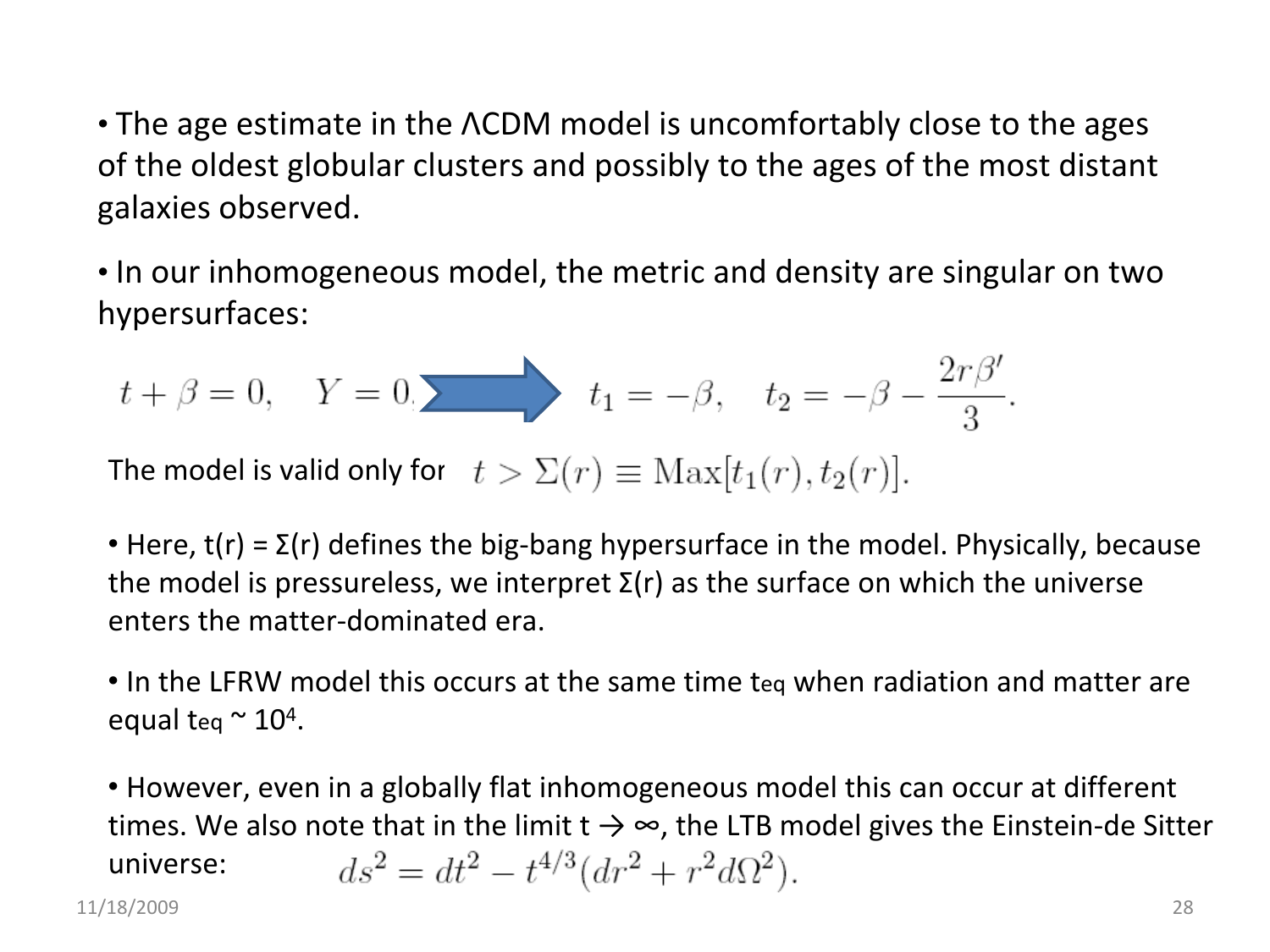• At r = 0 the big-bang model hypersurface is located at (0) = -(0). The requirement that  $β'(r)$  tends to a finite limit as  $r \rightarrow \infty$  forces  $β'(0) = 0$ . For an observer at t(0, 0) in our void, where t0 is the time coordinate of constant time hypersurface "now", the age of the universe is given by

$$
t_{LTB} = t_0 + \beta(0) = \frac{2}{3H_{\perp}(t_0, 0)}.
$$

• Depending on the choice of  $\beta(0)$  we can increase the age of the universe as observed by an earth-based observer at  $r = 0$ . If we set  $\beta(0) = 0$ , then

$$
t_{LTB} = \frac{2}{3H_{\perp}(t_0)} = \frac{2}{3H_0}.
$$

• However, for the outer parts of the universe for large z we can choose  $\beta$ (r) and  $\Sigma$ (r), so that we are able to obtain an age of the universe much more compatible with the ages of globular clusters and radioactive dating and the ages of the most distant galaxies.

• Let us now turn our attention to structure formation in LTB models. Several authors have investigated the growth of structure in the inhomogeneous LTB model.

• The density contrast in <sup>a</sup> spatially flat model is described by

$$
\delta(\mathbf{x}) = \frac{\delta \rho(\mathbf{x})}{\bar{\rho}} = \frac{\rho(\mathbf{x}) - \bar{\rho}}{\bar{\rho}}.
$$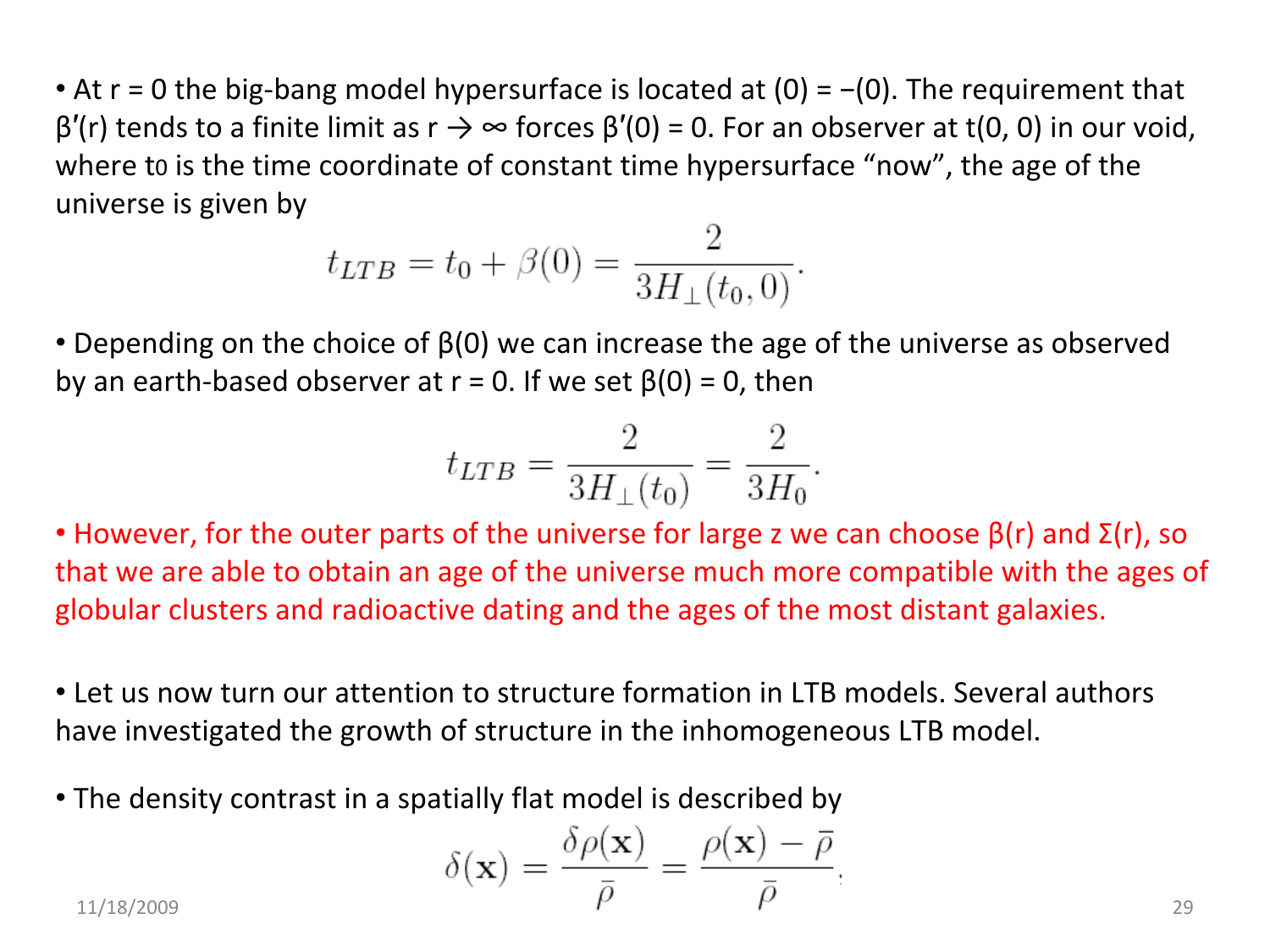

Age plot in void models compared with LCDM, E‐deSitter and data [S. February et al. arXiv:0909.1479 (2009)].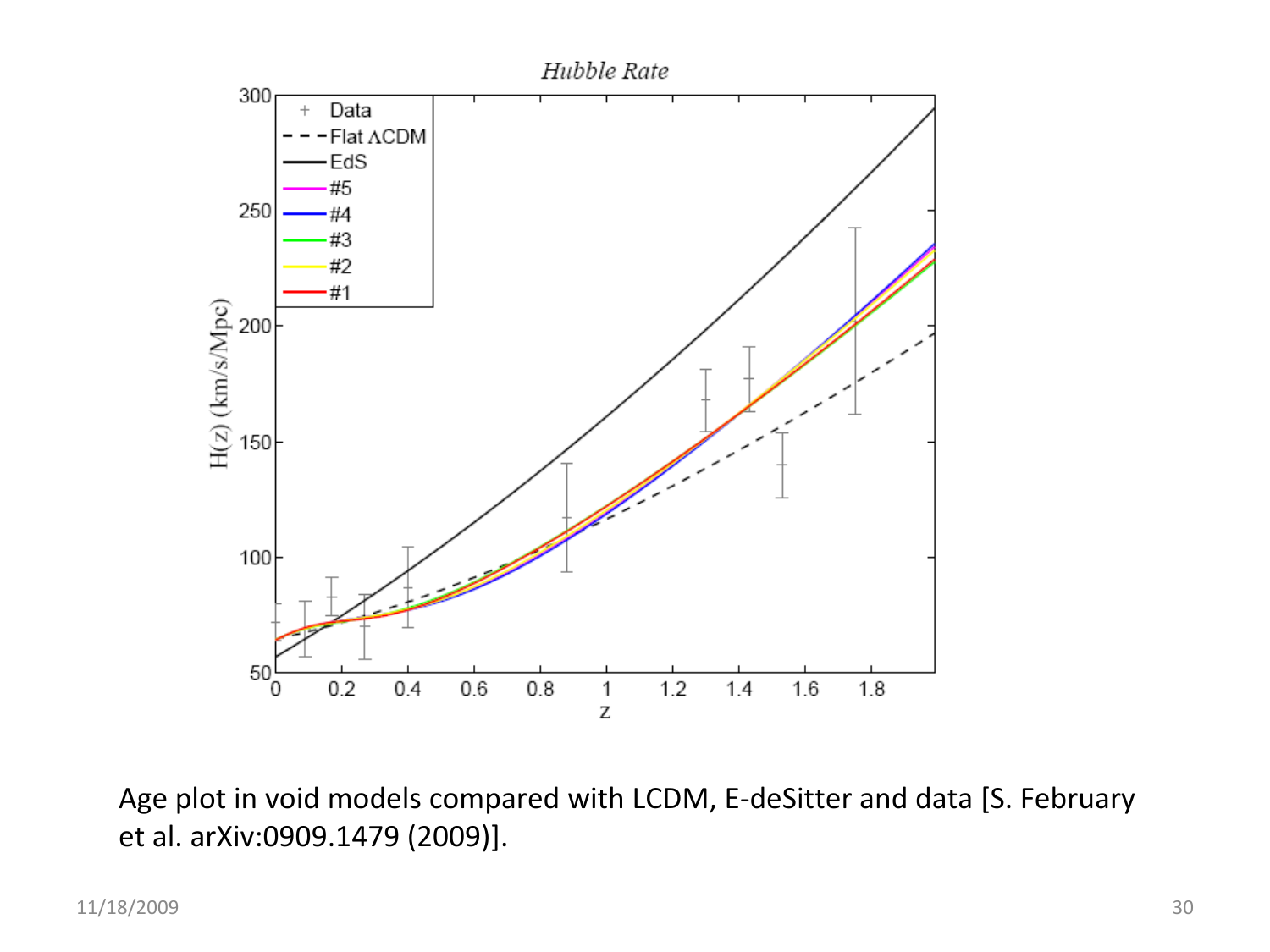The autocorrelation function ξ(r) is defined by

$$
\xi(\mathbf{r}) = \langle \delta(\mathbf{x} + \mathbf{r})\delta(\mathbf{x}) \rangle.
$$

$$
\xi(\mathbf{r}) = \frac{1}{(2\pi)^2 V} \int d^3k |\delta_k|^2 \exp(-i\mathbf{k} \cdot \mathbf{x}), \quad |\delta_k|^2 = V \int d^3r \xi(\mathbf{r}) \exp(i\mathbf{k} \cdot \mathbf{r}).
$$

• In our inhomogeneous and isotropic case (we as an observer are close to the center of the void) ξ(**r**) <sup>=</sup> ξ(r).

• The density perturbations for the growing mode in the LFRW model obey the equation:

$$
\delta_{LFRW} = \delta_{LFRW}(t_{eq}) \left(\frac{t_{LFRW}}{t_{eq}}\right)^{2/3}
$$

• tLFRW denotes the time from the initial singularity to <sup>a</sup> given value of time coordinate t, and tLFRW is the same everywhere in the LFRW model.

• In our inhomogeneous isotropic flat model we have [JWM and D. Tatarski, 1992]:

$$
\delta_{LTB}(t,r) = \delta_{LTB}(t_{\Sigma},r) \left(\frac{t_{LTB}}{t_{\Sigma}(r)}\right)^{2/3}
$$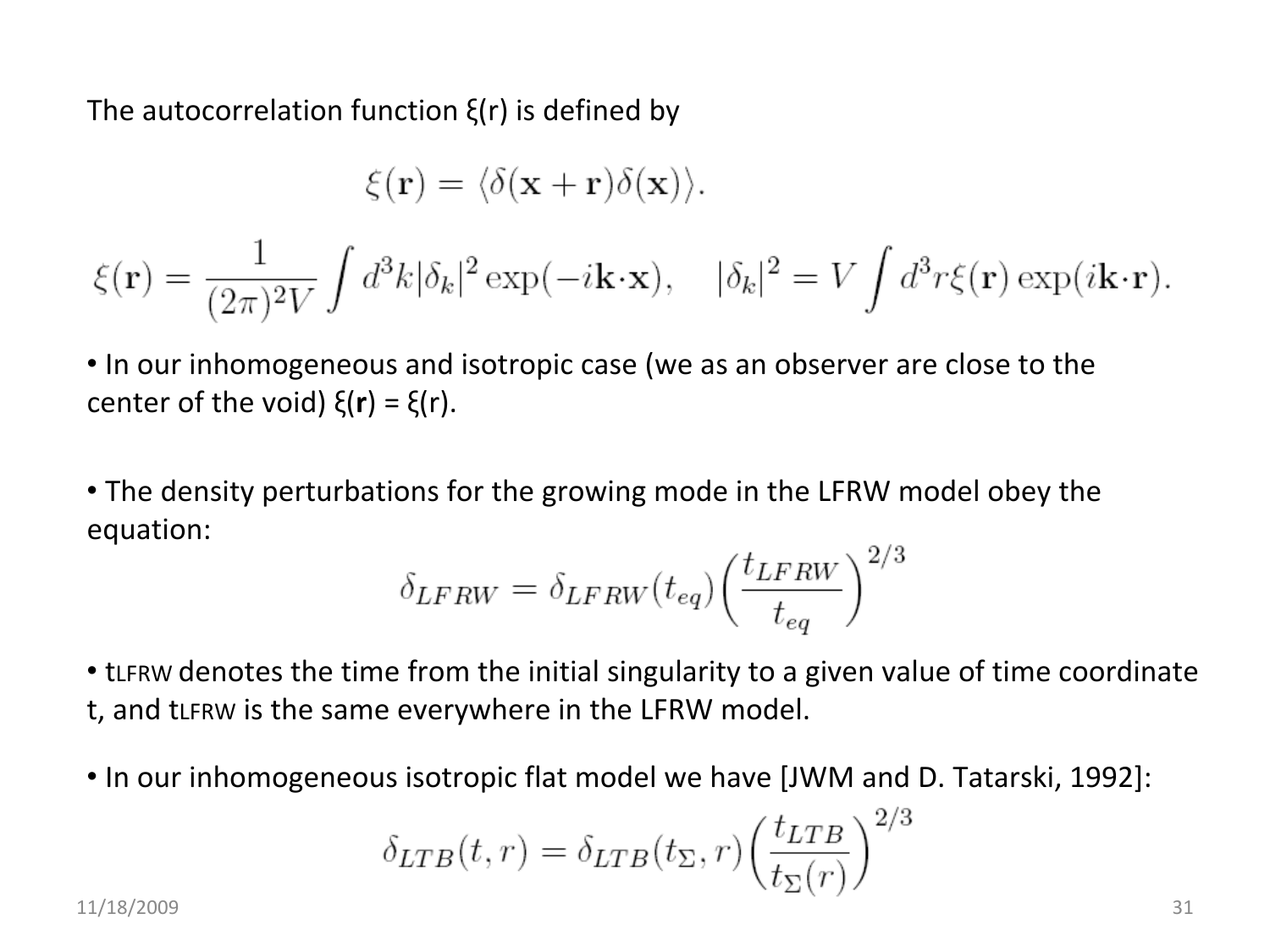where tLTB(r) = t - (r) is the time from the initial singularity.

We also assume that  $\delta_{LFRW}(t_{ea}) = \delta_{LTB}(t_{\Sigma}(r), r)$  and teq = tɛ(r) for all r.

• We now find that there is an amplification of the FLRW perturbation growth in our inhomogeneous model

$$
\delta_{LTB}(t,r) = \left(\frac{t_{LTB}(r)}{t_{LFRW}}\right)^{2/3} \delta_{LFRW}(t).
$$

• The larger tut  $(r)$  for a given r, the more the structure growth has developed.

• For the correlation function we have

$$
\xi_{LTB} = \left(\frac{t_{LTB}}{t_{LFRW}}\right)^{2/3} \xi_{LFRW}(r).
$$

The amplification of the structure growth in our model can influence the estimated late‐time integrated Sachs‐Wolfe (ISW) effect as compared to the standard LFRW model. Moreover, the size of tいrв can increase the time when structure growth of primordial perturbations enter the horizon.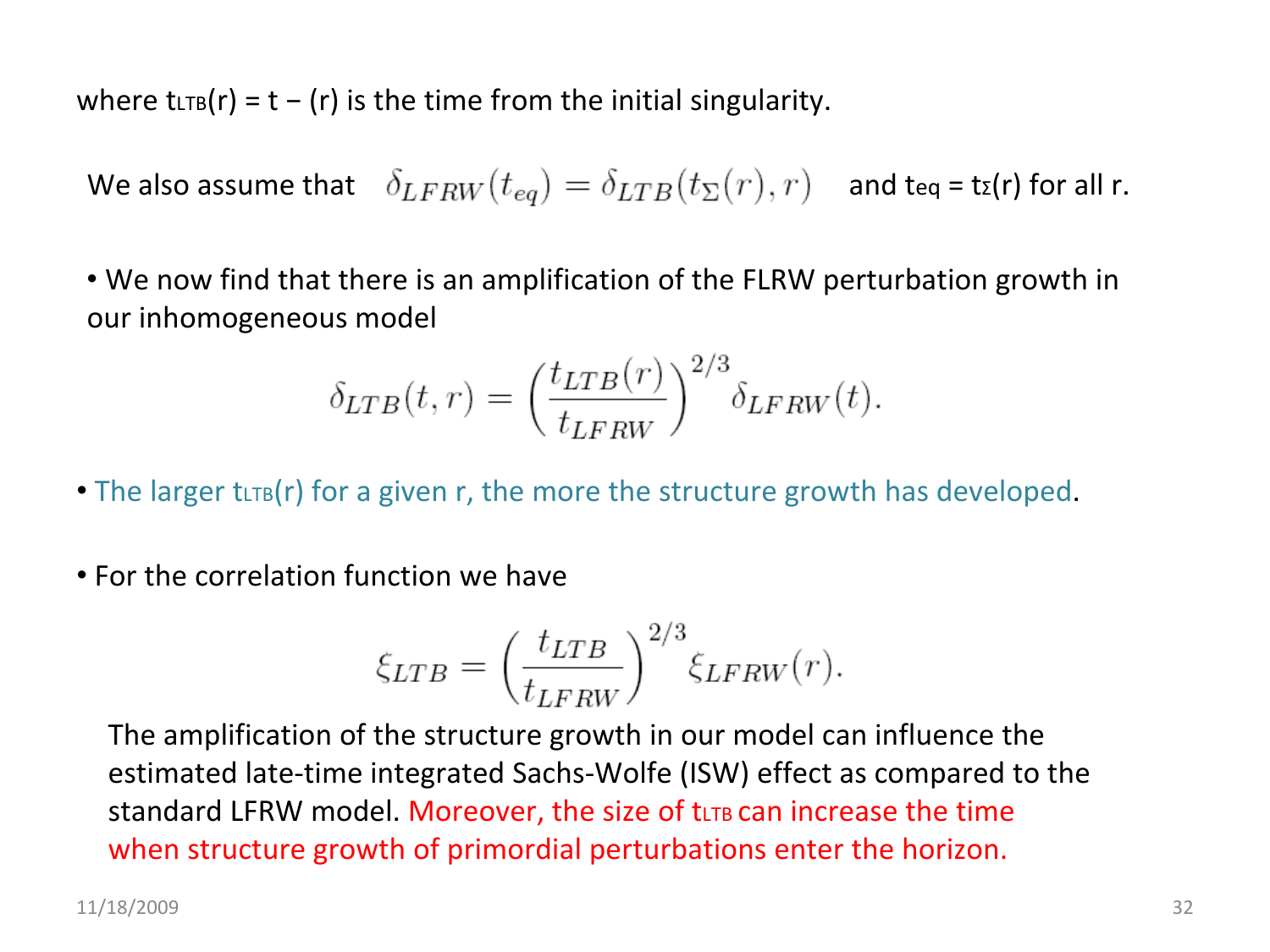#### 5. Can the Void Model Agree with Cosmological Data?

• The void model must fit the CMB WMAP data. Various authors have attempted to fit an LTB model to the WMAP data [see e.g., Kenji Tomita and Kaiki Taro Inoue, arXiv:0903.1541; P. Hunt and S. Sarkar, arXiv:0807.4508; S. Alexander, T. Biswas, A. Notari and D. Vaid, arXiv:071220370; J. Garcia‐Bellido J and T. Haugboelle, 2008; T. Clifton, P. G. Ferreira, K. Land K, 2008.]. The fits need a large void ( $\sim$  0.75 – 1.5 Gpc) and h $\sim$  0.5. This disagrees with the HST measurement h <sup>~</sup> 0.71. However, recollect that the local value of H can be smaller at large distance in an inhomogeneous LTB model e.g. at the surface of last scattering due to  $tsls = tz(r) > tslsl$  (LFRW).

• The void model must fit the acoustical power spectrum, the matter SDSS power spectrum and the BAO bump data.

An important data fitting is for the peculiar velocities of galaxy clusters obtained from kinematic Sunyaev‐Zeldovich measurements [D. Garfinkle, 2009]. Moreover, it is possible for the LTB void model to explain the large discrepancy observed in smaller <sup>z</sup> kSZ measurements which disagree with the ΛCDM model by factors of 5 up to 300 Mpc.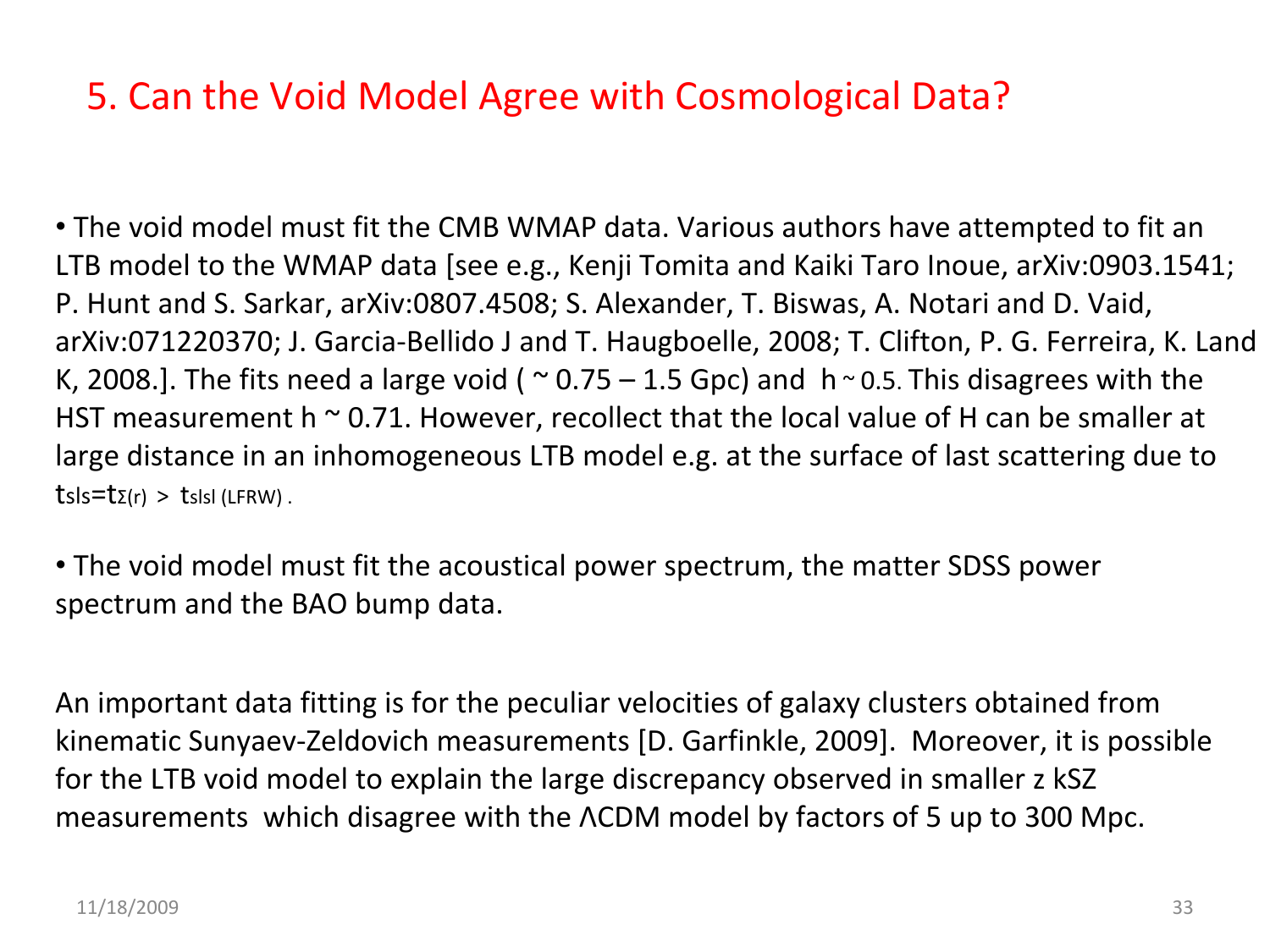

Figure 1. The top left panel shows the primordial perturbation spectrum for the CHDM bump model (with  $n_1 = 12$ ) and  $n_2 = 13$ ) and for the ACDM power-law model with  $n_s \approx 0.96$ . The top right and bottom left panels show the best-fits for both models to the WMAP-5 TT and TE spectra, while the bottom right panel shows the best-fits to the SDSS galaxy power spectrum. 10% hot neutrinos used with mv ~ 0.5 eV.

 $11/18/2009$   $Paul\ Hunt\ and\ Subir\ Sarkar$   $34$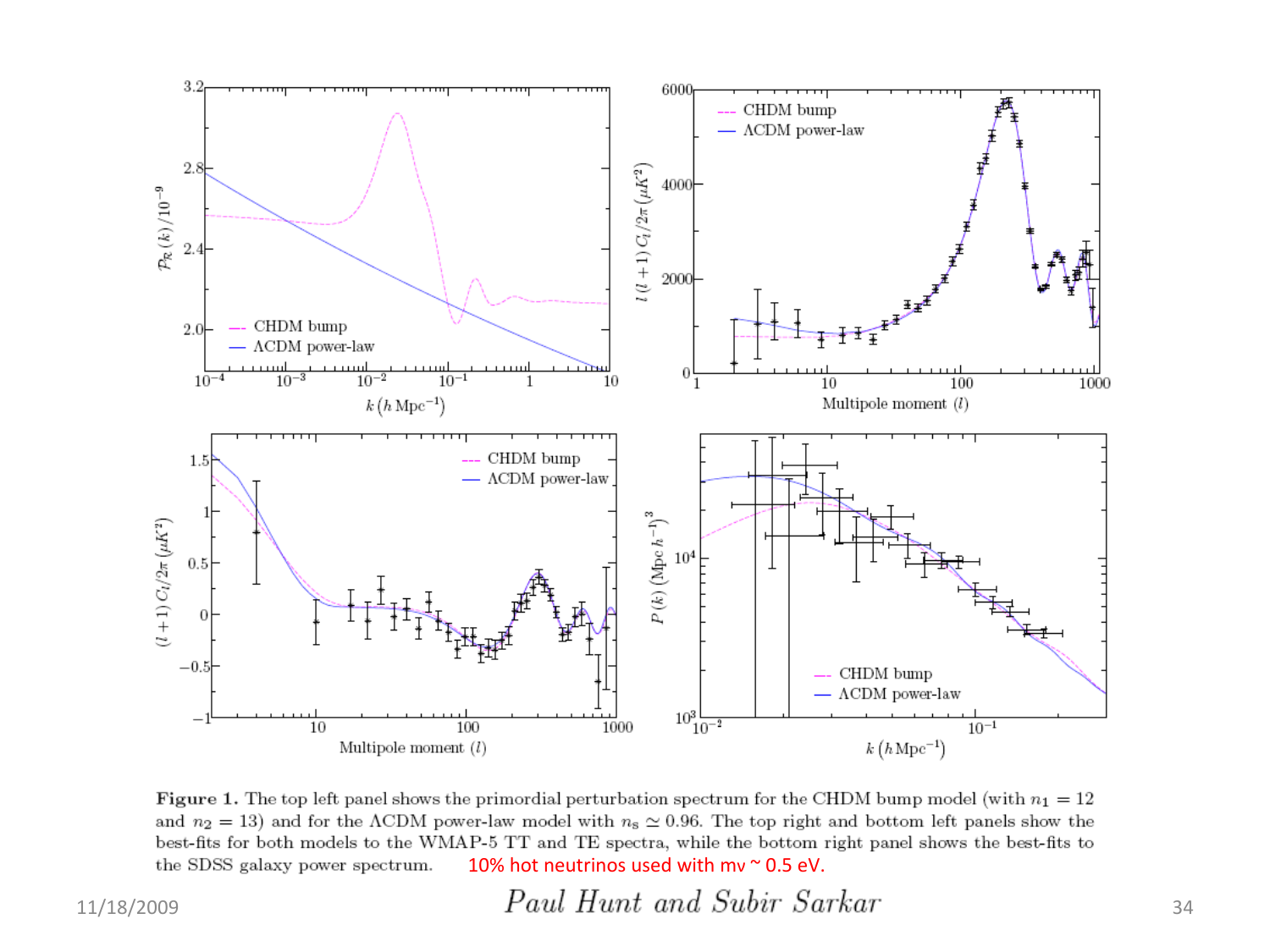

Figure 1. Plot of velocity (in units of km/s)  $vs$  redshift for the  $\Omega_M=0.3$  LTB model

#### D. Garfinkle, 2009. Data from B. Benson et al. 2003.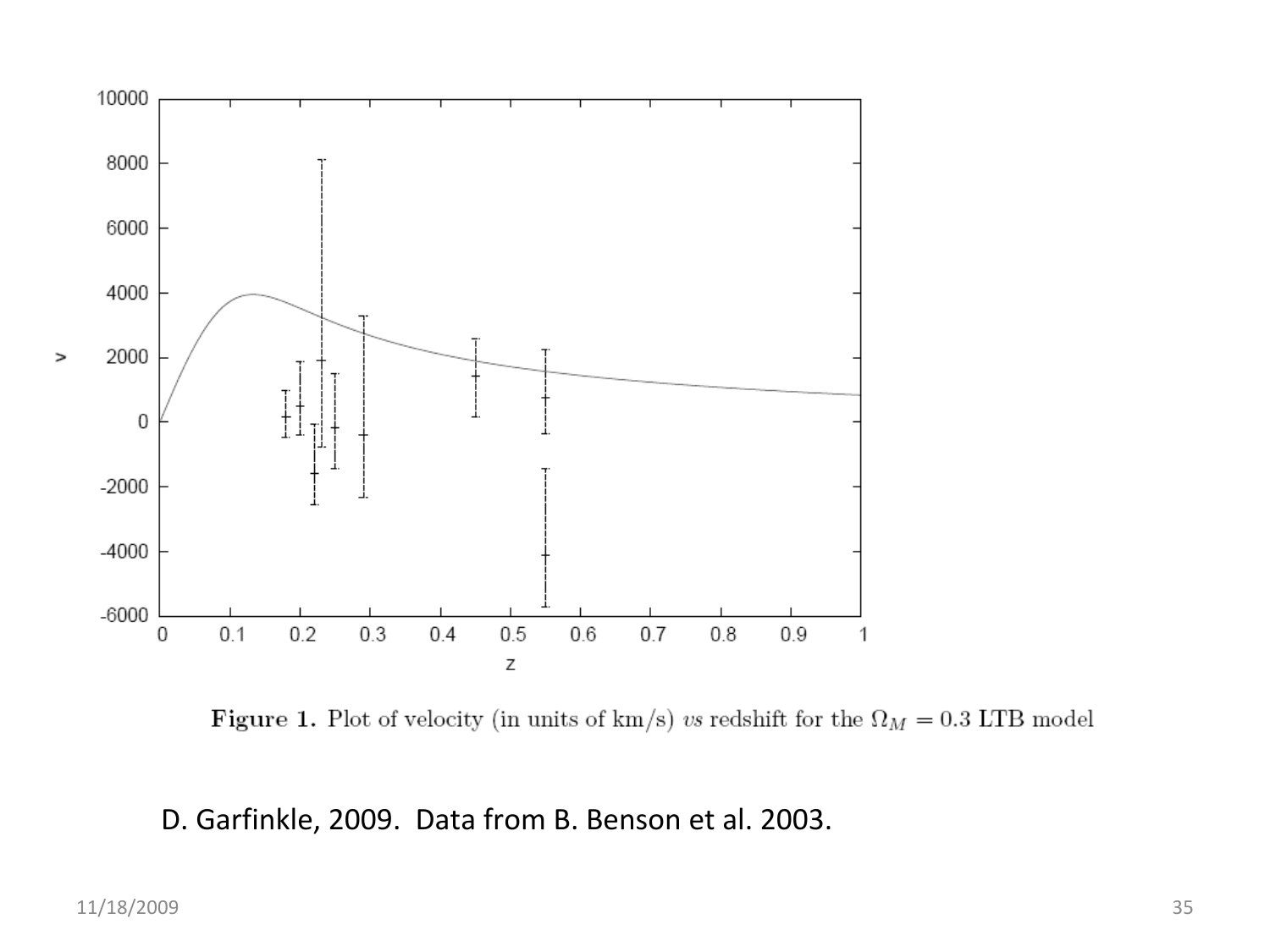

11/18/2009 36 Blue corresponds to <sup>z</sup> <sup>&</sup>lt; 0.12, cyan to <sup>z</sup> <sup>&</sup>lt; 0.16, green to <sup>z</sup> <sup>&</sup>lt; 0.2 and red to z < 0.25. Thick solid/dashed lines correspond to the rms bulk velocity for the concordance CDM model for top‐hat/Gaussian windows. Black shaded regions shows the 95% confidence level of the model. A. Kashlinsky et al. 2009; Richard Watkins et al. 2008. Late time ISW may be better fitted with void model.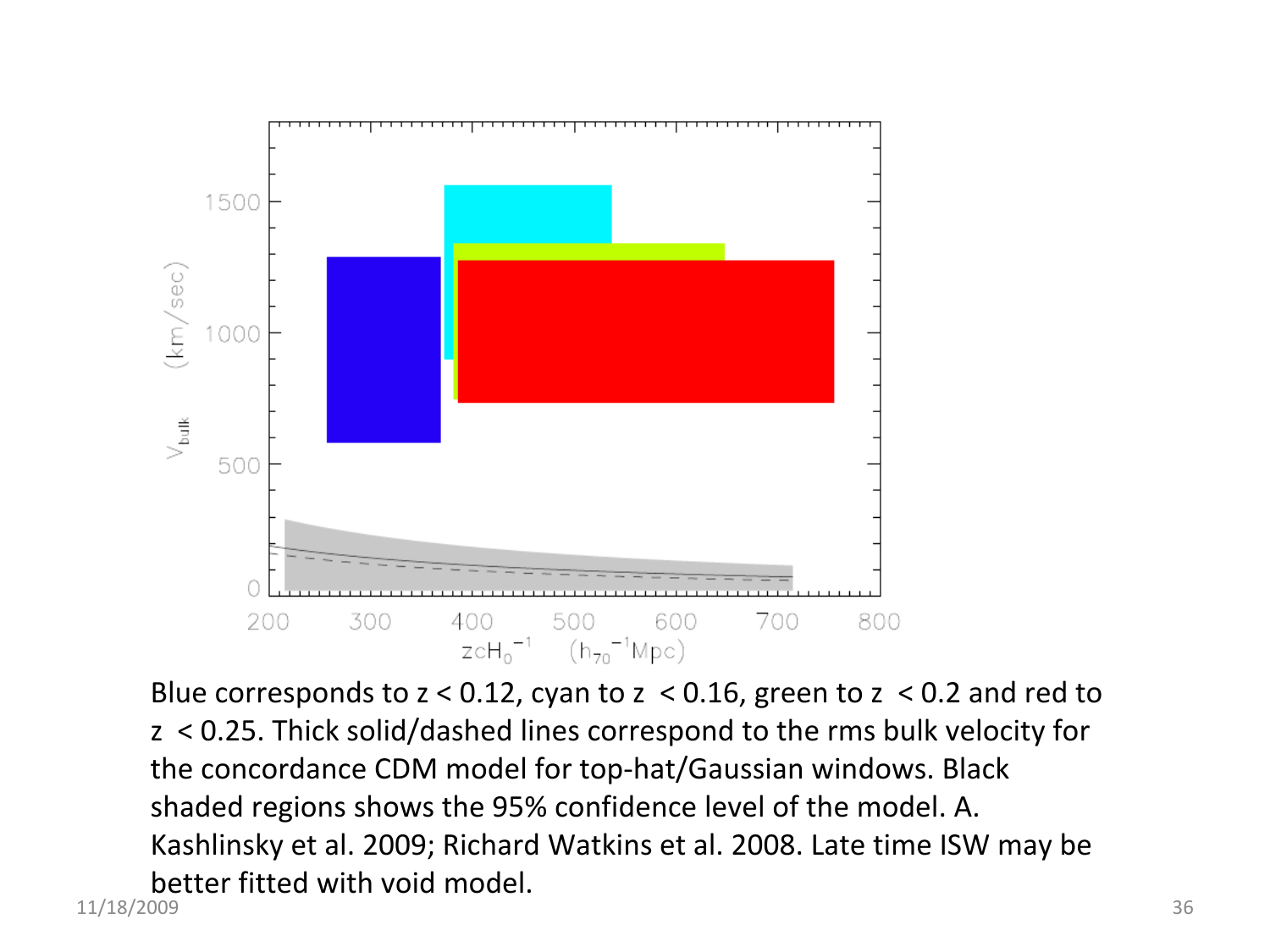#### 6. Alternative Exact Inhomogeneous Solutions

- There exist other exact inhomogeneous solutions of Einstein's field equations.
- Spherically symmetry Stephanie solutions with density ρ and pressure p.
- Szekeres solutions. In general, these exact solutions have no special symmetry.

• Szafron solution with density ρ and pressure p. In general, these exact solutions have no special symmetry and will not violate the Copernican Principle.

• In general, the Szafron solution has no special symmetry, but <sup>a</sup> sub‐solution has cylindrical symmetry. The latter solution leads to <sup>a</sup> possible non‐uniform inflation period and can still potentially fit the supernova data [JWM, arXiv:astro‐ ph/0606124 ].